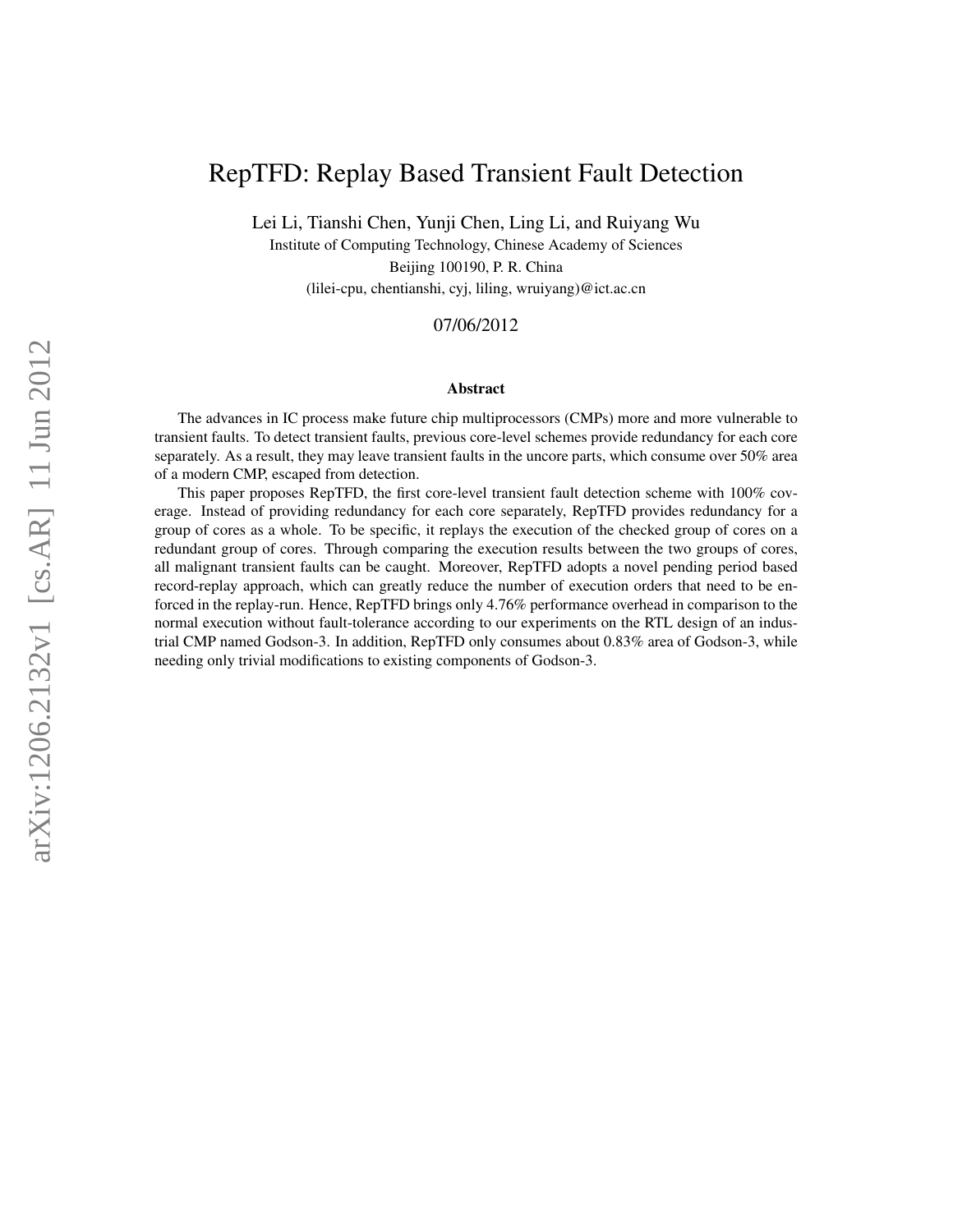## 1 Introduction

#### 1.1 Motivation

The operating of a transistor on a chip may meet a transient fault due to various reasons, including environment interference, power supply noise, high-energy particle, and so on. Considering the ever increasing number of transistors in commercial chip multiprocessors (CMPs), CMPs are more and more vulnerable to transient faults. Although a transient fault happens only one time and does not appear again in the future execution of a CMP, the error resulted from a transient fault may propagate to other parts of the CMP, causing incorrect instruction results, even system crash. **(LLC, NoC, memory controller)**

A traditional methodology to detect transient faults is to use a redundant core to assist each checked core separately  $[9, 18, 29, 14, 25]$  $[9, 18, 29, 14, 25]$  $[9, 18, 29, 14, 25]$  $[9, 18, 29, 14, 25]$  $[9, 18, 29, 14, 25]$ . A redundant core has the same program and inputs with the corresponding checked core, thus these two cores should have the same instruction results. Once an instruction on the redundant core has a different result with the corresponding instruction on the checked core, a transient fault **Redundant core**  is detected. In such a case, both cores should be rolled back to some previous checkpoint using existing checkpointing mechanism [\[20,](#page-20-3) [30\]](#page-21-1), and re-execute the program to recover from the fault. fruction on the checked core



<span id="page-1-0"></span>Figure 1: Coverage problems of previous schemes. (a) represents previous schemes where a fault in the  $\mathbf{H}$   $\mathbf{A}$  (**h**) room **P1'** probably escape from detection. And (b) represents our scheme which can successfully detect all the faults. uncore parts of the chip (last-level cache (LLC), network on chip (NoC), memory controller, and so on) may

**Redundant core**  the *same* incorrect results. Obviously, such a transient fault happening in the uncore parts can be detected to the value be faulty. Once core  $P_0$  and core  $P'_0$  load this faulty value from the uncore, they will produce (NoC), memory controller, and so on. An illustrative example can be found in Figure [1.](#page-1-0)(a), where core  $P'_0$ is the redundancy of core  $P_0$ , and core  $P'_1$  is the redundancy of core  $P_1$ . Assume that core  $P_1$  has correctly Although previous core-level schemes (providing redundancy for each core separately) can effectively detect the transient faults happening in cores, *when coping with parallel programs, they may omit the tran-*Considering that the uncore parts may consume 50-70% area of a state-of-the-art commercial CMP [\[33,](#page-21-2) [24\]](#page-20-4),  $\ddot{\phantom{0}}$ stored a value in its local L1 cache. When the correct value stored by core  $P_1$  is evicted from core  $P_1$  to LLC or memory, it may be corrupted due to a transient fault in the uncore parts, which makes all subsequent loads *sient faults happening in the uncore parts of the CMP*, including last-level cache (LLC), network on chip through neither the result comparison between  $P_0$  and  $P'_0$  nor the result comparison between  $P_1$  and  $P'_1$ .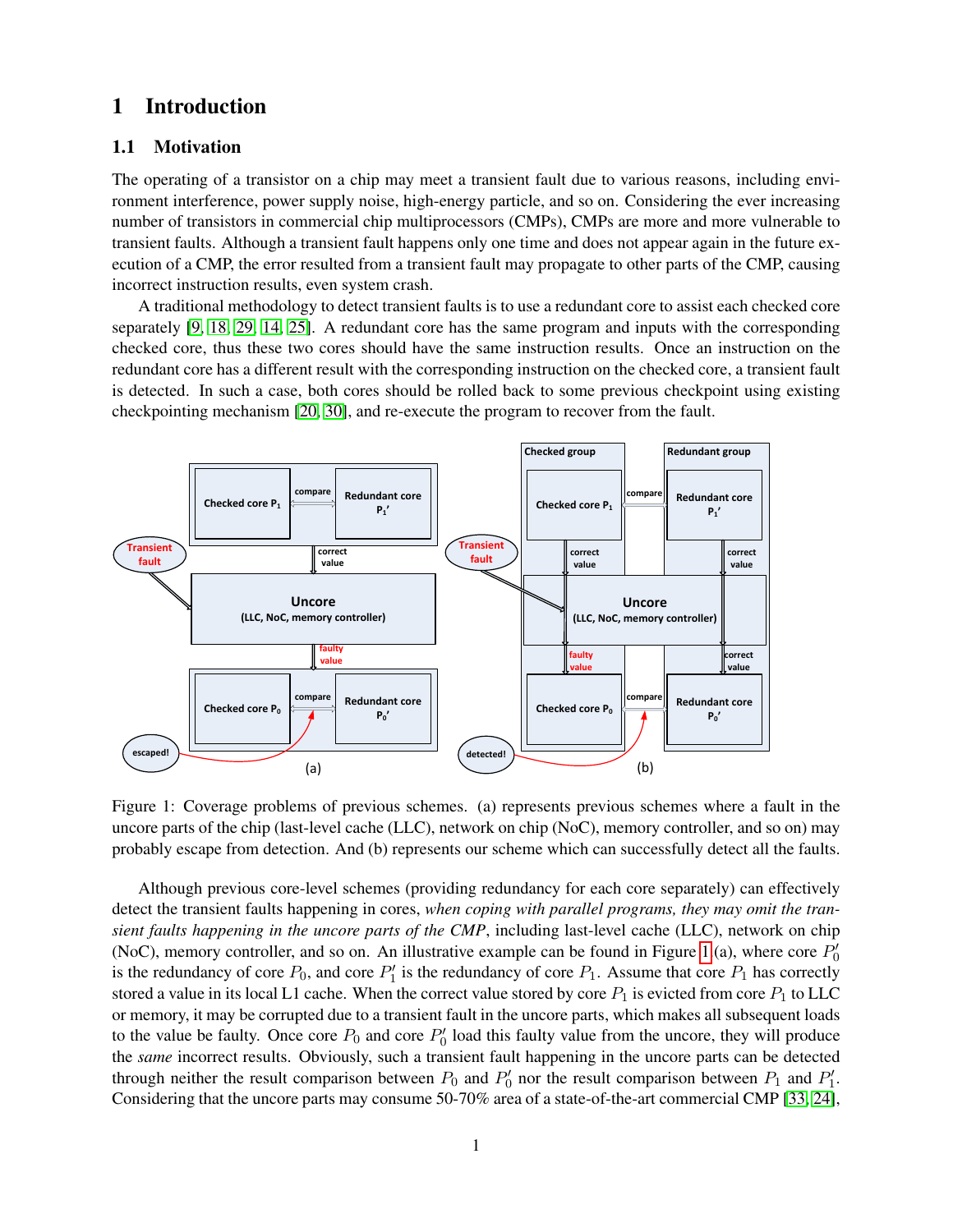there is an urgent need for a scheme which can comprehensively detect transient faults on the whole chip<sup>[1](#page-2-0)</sup>.

### 1.2 Our Idea

Previous core-level schemes (which provide redundancy for each core separately) fail to detect all transient faults since the checked core and the corresponding redundant core can load data from a same source. As a result, a transient fault, which affects the common data source of both the checked core and the corresponding redundant core, will escape from detection. *Hence, to get 100% coverage for transient fault detection, our idea is to provide redundancy for a group of cores as a whole.* As shown in Figure [1.](#page-1-0)(b), core  $P_0$  and core  $P_1$  are treated as the checked group of cores, while core  $P'_0$  and core  $P'_1$  belong to the redundant group of cores. There is no data dependency between different groups of cores, say, core  $P_0$  and core  $P_1$  do not rely on any datum produced by the redundant group (core  $P'_0$  and core  $P'_1$ ), while core  $P'_0$  and core  $P'_1$  do not rely on any datum produced by the checked group (core  $P_0$  and core  $P_1$ ). When a transient fault occurs, it cannot affect both groups of cores simultaneously. For example, if some transient fault happens in the data transfer from core  $P_1$  to core  $P_0$ , core  $P'_0$  will not be affected by this fault. Hence, through comparing the instruction results between core  $P_0$  and core  $P'_0$ , we are able to detect the fault.



<span id="page-2-2"></span>Figure 2: RepTFD overview.

Based on the above idea, in this paper we propose RepTFD, a transient fault detection scheme based on hardware-assisted deterministic replay<sup>[2](#page-2-1)</sup>. As shown in Figure [2.](#page-2-2)(a), RepTFD uses one half of the cores in the CMP as the checked group of cores, and uses the other half of the cores as the redundant group of cores. These two groups of cores execute a same parallel program without data dependency. In the execution on the checked group of cores (first-run), two types of information will be recorded. One is the information of the orders between the memory instructions in the first-run, which is recorded in a *determinism-log* file; the other is the instruction results of the first-run, which is recorded in a *result-log* file. Based on the determinism-log, the first-run can be deterministically replayed on the redundant group of cores. In the meantime, based on the the result-log, the correctness of the first-run can be checked against the replay-run on the redundant group of cores. Since any transient fault can only affect one group of cores, through comparing the results of the corresponding instructions on the two groups, RepTFD can detect malignant transient faults with 100% coverage (here we say that a transient fault is malignant if it leads to an incorrect instruction result).

<span id="page-2-0"></span><sup>1</sup>Though one can use error correcting codes (ECC) to improve the reliability of the uncore parts, it will remarkably increase the area of the uncore parts (both cache and NoC). Furthermore, ECC cannot cope with many common misbehaviors in the uncore parts (e.g., transfer losing, mistransfers, transfer misordering, incorrect prefetching, and so on).

<span id="page-2-1"></span><sup>&</sup>lt;sup>2</sup>Deterministic replay aims at guaranteeing two executions of a same program to exhibit the same in the presence of nondeterministic factors. The general workflow of deterministic replay consists of two stages: At the first stage, an execution of the program, called the *first-run*, is carried out, where the non-deterministic factors are continuously recorded as logs. At the second stage, a follow-up execution of the program, called the *replay-run*, recurs the first-run under the guidance of the recorded logs.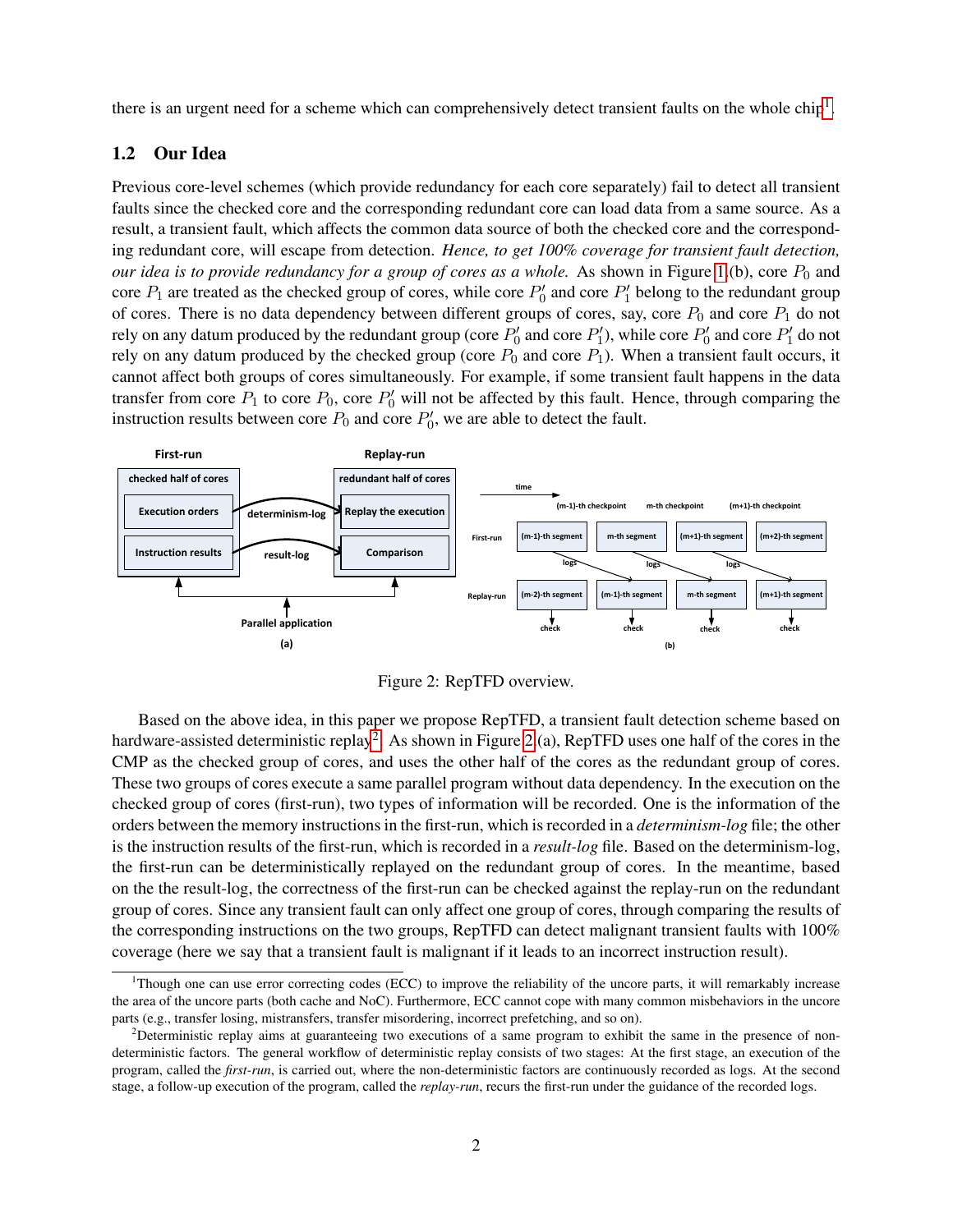Besides the coverage of transient faults, the performance overhead is also a crucial criterion for a transient fault detection scheme. As shown in Figure [2.](#page-2-2)(b), the execution of a program with fault-tolerance is divided into many segments using existing checkpoint mechanism. The replay-run of each segment is executed after the execution of the first-run of this segment. Obviously, the overall performance overhead of replay based transient fault detection depends on the slower one of the first-run and the replay-run. Since hardware-assisted deterministic replay approaches can easily achieve negligible slowdown (say,  $\langle 1\% \rangle$  in the first-run [\[7,](#page-19-1) [32,](#page-21-3) [10\]](#page-19-2), the overall performance overhead of RepTFD is determined by the speed of the replay-run. Unfortunately, most existing hardware-assisted deterministic replay approaches focus on re-ducing the recorded log size to record long execution of parallel program<sup>[3](#page-3-0)</sup>, thus often cause remarkable slowdown in the replay-run ( $> 18\%$  to our best knowledge [\[7,](#page-19-1) [32,](#page-21-3) [17,](#page-20-5) [4\]](#page-19-3)).

Hence, instead of directly incorporating an existing hardware-assisted deterministic replay approaches into RepTFD, we propose a new deterministic replay approach, which has negligible slowdown of the replay-run, based on the following observation: *the more execution orders*[4](#page-3-1) *directly recorded, the slower the replay-run is.* For example, if an execution order  $u \to v$  is recorded in the determinism-log, then in the replay-run, before  $v$  is executed, we must detect and wait for the completion of  $u$ , to guarantee the identicalness between the replay-run and the first-run.

Hence, RepTFD achieves efficient replay-run through filtering the execution orders, which can be inferred from *pending period* information, from the determinism-log. Concretely, in the first-run, RepTFD records a relaxed start time and a relaxed end time for each instruction block with a global clock, where the period between these two time points is called the *pending period* of the instruction block. If two instruction blocks have non-overlapping pending periods, they have a *physical time order*. Since execution orders between memory instructions in these two blocks can be inferred from the recorded pending period information (and the resultant physical time order), we need not to directly record them in the determinism-log. In fact,  $> 99\%$  execution orders are inferrable from physical time orders [\[7\]](#page-19-1). As a consequence, the replay-run of RepTFD is seldom paused to enforce the directly recorded execution orders<sup>[5](#page-3-2)</sup>, thus only has  $4.76\%$ slowdown (in comparison to the normal execution without fault-tolerance), according to our experiments over SPLASH2 benchmarks.

To sum up, this paper makes the following contributions:

- 1. Fault coverage: For parallel workloads, we propose the first core-level transient fault detection scheme with 100% coverage, i.e., any malignant transient fault that cause an error in the result of an instruction can be detected.
- 2. Performance overhead: Due to the reduction of the execution orders to be enforced in the replay-run, RepTFD has only 4.76% performance overhead in comparison to the normal execution without faulttolerance for 16-core CMP (8 checked cores and 8 redundant cores). In addition, RepTFD has the smallest replay slowdown among existing deterministic replay approaches.
- 3. Implementation costs: Previous schemes have to resolve the possible input incoherence between the pair of checked core and redundant core, which incurs non-trivial implementation costs to the CMP. RepTFD elegantly avoids the troublesome input incoherence problem through deterministic replay,

<span id="page-3-0"></span> $3$ Noting that RepTFD only needs to maintain the determinism-log for the last segment of the first-run (about 1 second), the extremely tiny log size achieved by previous deterministic replay approaches has quite limited importance for RepTFD. In practice, the size of RepTFD's determinism-log for a 8-thread application is less than 15 MB when the instruction per cycle (IPC) of each core is 1, which is already satisfactory for transient fault detection.

<span id="page-3-1"></span><sup>4</sup>Execution order is a type of logical time order, which exists between two successive conflicting memory instructions. Here we say two memory instruction conflicting, if they access the same memory location and at least one of them is write.

<span id="page-3-2"></span><sup>&</sup>lt;sup>5</sup>Enforcing the recorded pending periods may also pause the replay-run. However, the pending periods recorded by RepTFD are quite relaxed (i.e., twice of the actual execution time of the instruction block), thus it is rare to pause the replay-run for enforcing the recorded pending periods.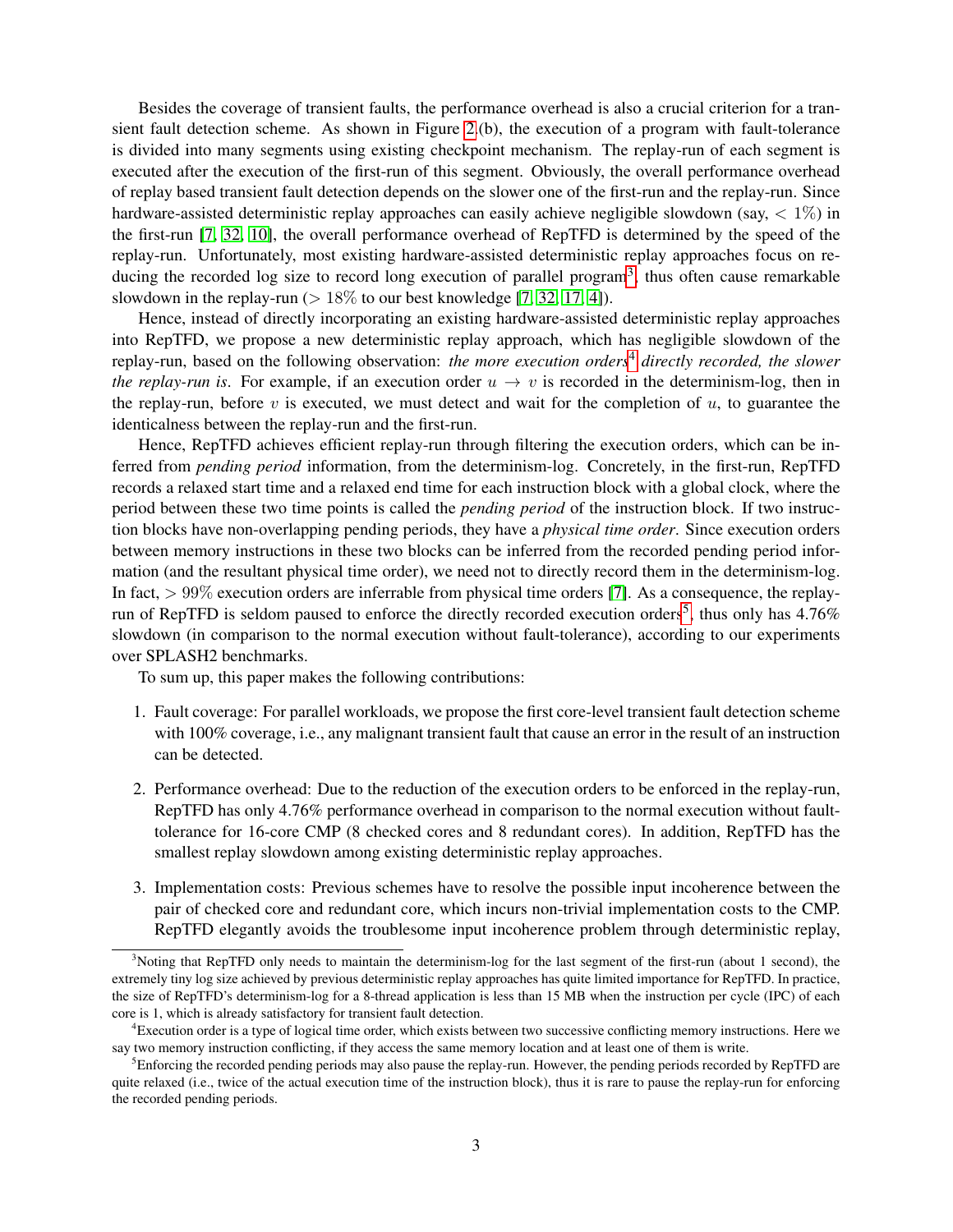and keeps most existing parts of the CMP unmodified. Experiments also show that RepTFD only consumes 0.83% area of the whole chip. Hence, RepTFD can be easily implemented on a commercial CMP with negligible design, verification, and area costs.

The rest of this paper is organized as follows: Section [2](#page-4-0) introduces some related investigations. Section [3](#page-6-0) describes the principle and implementation of RepTFD. Section [4](#page-15-0) presents some experimental results. Section [5](#page-18-0) concludes the whole paper.

### <span id="page-4-0"></span>2 Related Work

#### 2.1 Core-level Transient Fault Detection

Researchers have proposed various core-level transient fault detection schemes. These schemes have similar ideas: Using a redundant core to protect each checked core from transient fault separately. When the checked core has different instruction results with that of the corresponding redundant core, a transient fault is detected.

Core-level schemes require a checked core and the corresponding redundant core to have the same inputs [\[22,](#page-20-6) [23,](#page-20-7) [34\]](#page-21-4). For single-threaded applications, this requirement can be straightforwardly satisfied through providing the same program and I/O inputs [\[3,](#page-19-4) [27\]](#page-21-5). However, for multi-threaded applications, previous schemes meet the so-called input incoherence problem: Even given the same program and I/O inputs, the checked core and the redundant core may still get different results for a same load instruction, if a third-party core stores a new value to the corresponding memory location in the time gap between the load instructions performed by the checked core and the redundant core. To address this input incoherence problem, [\[9\]](#page-19-0) and [\[18\]](#page-20-0) employ a load value queue (LVQ), through which every load value is forwarded from the checked core to the redundant core. However, the LVQ implementation has a high design complexity, especially when the load instructions are executed out-of-orderly.

Instead of forwarding the load results of the checked core to the redundant core, some schemes [\[29,](#page-21-0) [14,](#page-20-1) [25\]](#page-20-2) allow both cores to independently access the memory. Reunion [\[29\]](#page-21-0) treats input incoherence similar with transient faults. When an input incoherence is detected, roll-back recovery mechanism should be carried out. As the possibility of an input incoherence is much greater than that of a transient fault, Reunion may bring remarkable performance overhead (up to 250% for 8 checked cores according to [\[14\]](#page-20-1)) for roll-back recovery from input incoherence. DCC [\[14\]](#page-20-1) maintains a memory access window for each pair of check core and redundant core, to monitor the memory locations which are accessed by both cores. Conflicting store instructions performed by a third-party core to those locations are stalled until both cores have ended their memory instructions. However, the performance overhead is still high (19.2% on average for 8 checked cores according to [\[25\]](#page-20-2)). Recently, TDB [\[25\]](#page-20-2) is proposed to guarantee the input coherence via cache coherence protocol. Although it has better performance and scalability (with respect to the number of cores) than DCC, its design complexity and risk are quite high, since it needs to redesign a new cache coherence protocol.

Even if the previous core-level transient fault detection schemes bring remarkable modifications to the existing parts of a CMP, they still leave the uncore parts, which consume more than 50% area of a commercial CMP, prone to suffer from transient faults. This is because that these schemes protect each checked core with a redundant core individually. Hence, they allow the checked core and the corresponding redundant core to load value from the same source (say, LLC or memory). If the source itself, contains incorrect values due to some transient fault in the uncore parts (e.g., the transfer from some core's L1 cache to LLC), both the checked core and the redundant core will produce the same incorrect instruction results. As a result, no core-to-core comparison can find such a transient fault in the uncore parts. Furthermore, the previous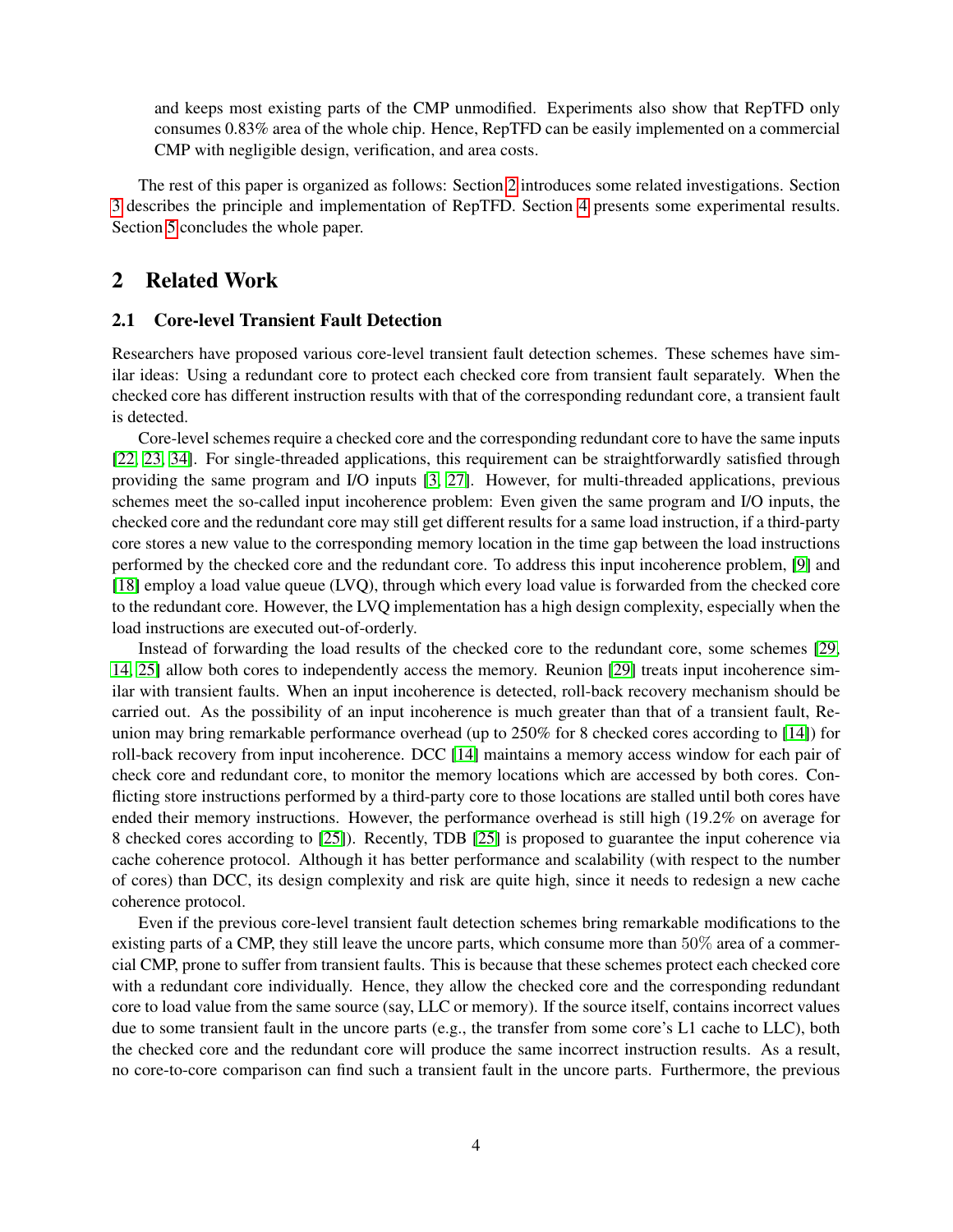schemes have to deal with the possible input coherence between the pair of checked core and redundant core, which incurs remarkable design, implementation, and verification costs to the CMP.

Essentially different with the previous core-level schemes, RepTFD treats all checked cores as an entire group, and uses a redundant group of cores, which has the same number of cores with the checked group, to protect the checked group as a whole. Since there is no value dependency between groups (i.e., a checked core and a redundant core will not load a same memory location), any transient fault can affect at most one group of cores, thus can be easily detected. To our best knowledge, RepTFD is the first core-level transient fault detection scheme with 100% coverage. Furthermore, RepTFD elegantly avoids the troublesome input incoherence problem through deterministic replay, thus does not bring non-trivial modifications to the existing part of a CMP as the previous schemes. Moreover, RepTFD only incurs 0.83% overhead in the chip area and 4.76% performance overhead in comparison to the normal execution without fault-tolerance. To sum up, the effectiveness, elegancy, and efficiency of RepTFD demonstrate its applicability in industry.

#### 2.2 Circuit-level Transient Fault Protection

Besides core-level, a chip can be protected from transient faults at the circuit-level through inserting redundant circuit-level cells (e.g., registers, cells, RAMs). For example, many chips for aerospace engineering adopt Triple Modular Redundancy (TMR), which uses additional two cells to protect one cell from transient faults. Theoretically, any single fault can be detected and corrected with TMR. Moreover, ECC and parity checking, which can protect the memory elements with information redundancy, can cope with transient fault tolerance in cache and memory.

In general, circuit-level protection of transient faults may significantly increase the area of the chip, and slow down the speed. Hence, the usage of circuit-level protection is limited to cache and memory in most commercial CMPs.

### 2.3 Protection of the Uncore Parts

There have also been lots of approaches to make the uncore parts more reliable (especially the NoC). To tolerate incorrect behaviors of the NoC, BulletProof [\[5\]](#page-19-5) and Vicis [\[8\]](#page-19-6) are proposed to detect and recover from the transfer loss. And [\[1,](#page-19-7) [21\]](#page-20-8) provide some resilient routing algorithms to re-transfer the networks packets when a fault occurs in the NoC. Recently, [\[2\]](#page-19-8) presents a cache coherence protocol framework which ensures coherence and reliability in the transfers even in the presence of hardware faults of NoC.

However, the above approaches need non-trivial modifications to the existing uncore parts (as well as cores), which may bring additional design and re-verification overheads to the CMP. As a comparison, without any modification on the existing uncore parts, RepTFD can detect transient fault in the uncore parts as well as the cores. Moreover, The fact that a number of approaches have been proposed to protect some uncore parts also demonstrates the urgent need for a fault detection scheme which can cover not only the cores but also the uncore parts.

### 2.4 Deterministic Replay

Deterministic replay aims at guaranteeing two executions of a same program to exhibit the same in the presence of non-deterministic factors. An ideal deterministic replay approach for effective transient fault detection should bring non-remarkable slowdowns to both the first-run and the replay-run. While most of hardware-assisted deterministic replay approaches bring trivial slowdown to the first-run, few of them provides efficient replay-run (partly since they focus on pursuing a small log size, which is unimportant for fault detection) [\[7,](#page-19-1) [32,](#page-21-3) [15,](#page-20-9) [16,](#page-20-10) [31,](#page-21-6) [4\]](#page-19-3). For example, Karma [\[4\]](#page-19-3), which is a state-of-the-art hardware-assisted deterministic replay approach, still brings about  $18 - 21\%$  slowdown in the replay-run.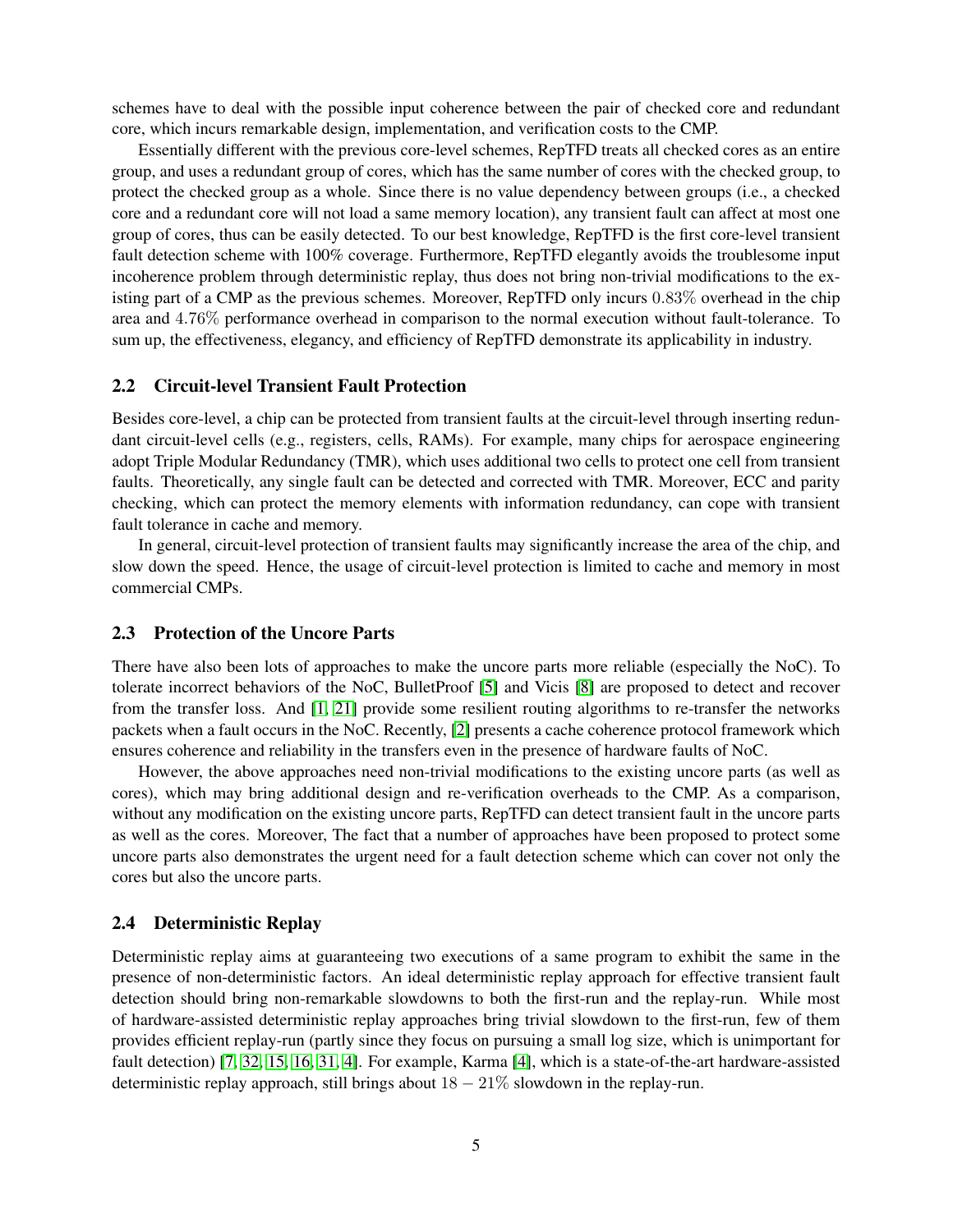

<span id="page-6-1"></span>Figure 3: An example to illustrate pending period and physical time order.  $u$  and  $v$  are two memory instructions executed on core0 and core1 respectively. u is before v in physical time order because u's end time of (its pending period period)  $t_e(u)$  is earlier than v's start time (of its pending period)  $t_s(v)$ .

To achieve good performance in the replay-run, RepTFD employs pending period based deterministic replay originated from our previous conference paper [\[7\]](#page-19-1). However, to enable efficient replay-run, RepTFD introduced in this journal paper has the following superiorities compared to our conference paper [\[7\]](#page-19-1): 1), RepTFD fixes the execution time of each instruction block (in the record-run), while [\[7\]](#page-19-1) fixes the number of instructions in each instruction block. Since the execution time of each block is unbounded in [\[7\]](#page-19-1), some execution orders between blocks with overlapping pending periods cannot be recorded. As a result, [\[7\]](#page-19-1) has to enforce these orders through *sequentially* replaying the program, which causes over 700% slow down in replaying a 8-thread program. In contrast, RepTFD records all non-inferrable execution orders that are between blocks with overlapping pending periods, thus enables replaying the program in *parallel*, which is an essential factor for efficient replay-run. 2), Even if [\[7\]](#page-19-1) can replay the program in parallel, its replay-run still has larger overheads to enforce the execution orders non-inferrable from physical time orders, since the unbounded long execution time of block allowed by [\[7\]](#page-19-1) brings more non-inferrable execution order (to be enforced in replay-run) than RepTFD.

In summary, RepTFD significantly outperforms our previous conference paper [\[7\]](#page-19-1) in the replay speed, which is crucial for fault detection. Moreover, to our best knowledge, the 4.76% replay slowdown of RepTFD is also the smallest among those of all existing deterministic replay approaches.

### <span id="page-6-0"></span>3 Implementation of RepTFD

#### 3.1 Overview of RepTFD

RepTFD uses one half of the cores in the CMP as the checked group of cores, and uses the other half of the cores as the redundant group of cores. These two groups of cores execute a same parallel program without data dependency. The first-run (on the checked group of cores) is divided into many segments using existing checkpoint mechanism as shown in Figure [2.](#page-2-2)(b). In each segment of the first-run, two log files, which include determinism-log and result-log, are generated. The determinism-log can be used to enforce the replay-run (on the redundant group of cores) behaving the same with the first-run. And the result-log contains the instruction results of the first-run.

After the first-run of the the m-th segment, the replay-run of the  $m$ -th segment starts on the redundant group of cores, and the results in the first-run and the replay-run are compared. Once there is a mismatch between the results of the first-run and the replay-run, a malignant transient fault is detected. Then both the checked group of cores and the redundant group of cores are rolled back to the most recent checkpoint to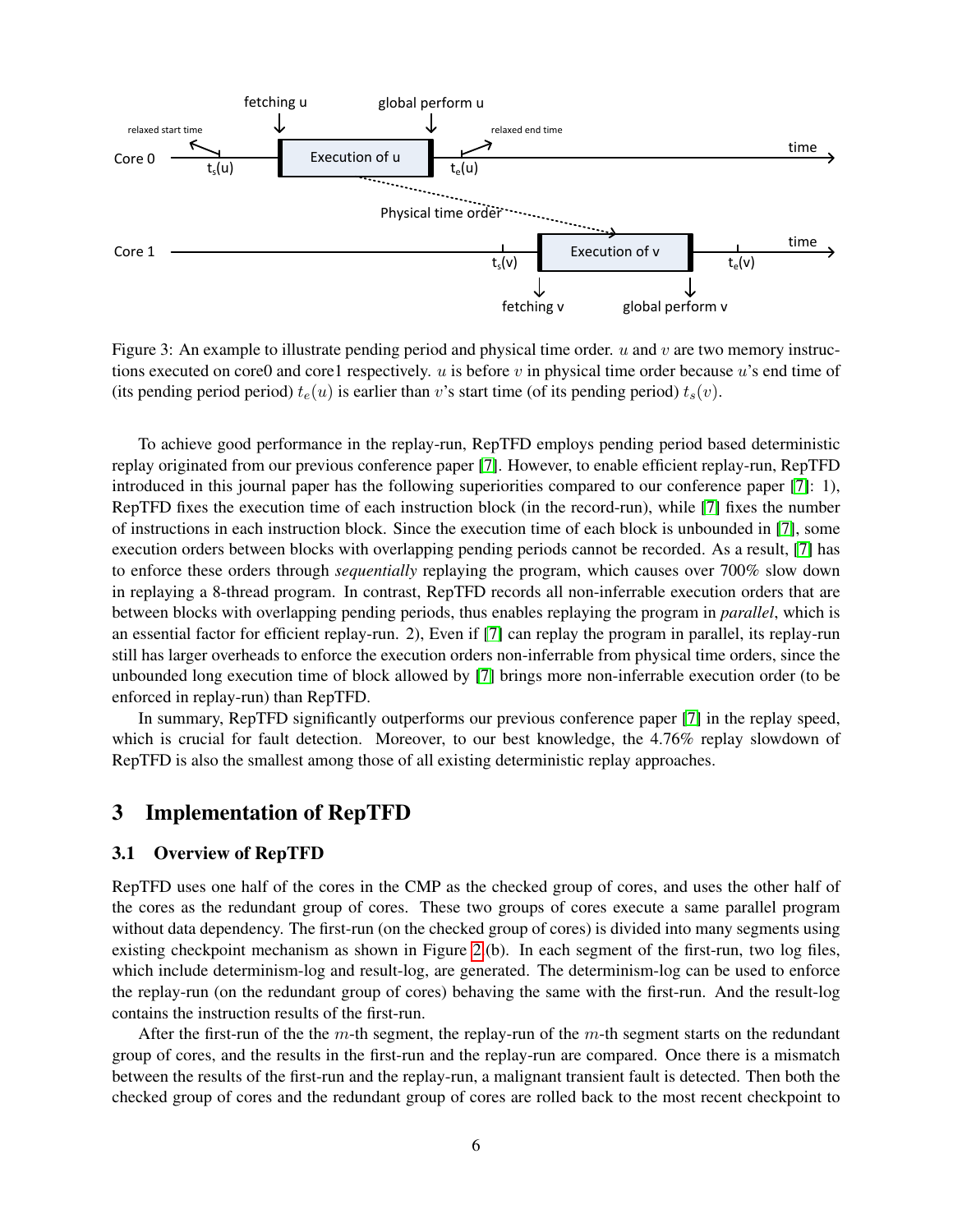recover from the transient fault. For example, if a fault is detected when replaying the m-th segment, both the first-run and the replay-run should be rolled backed to the  $(m-1)$ -th checkpoint to re-execute the m-th segment (noting that the replay-run should wait for the first-run to complete the re-execution of the  $m$ -th segment first).

#### 3.2 First-run

As we have mentioned, in the first-run, two log files, i.e., determinism-log and result-log, should be recorded.

#### 3.2.1 Determinism-log

For deterministic replay, the execution orders among memory instructions should be recorded as determinismlog. To achieve determinism, each recorded execution order (e.g.,  $u \to v$ ) should be enforced in the replayrun with dedicated synchronization: Before  $v$  is executed, the replay-run must detect and wait for the completion of u. As a result, enforcing the recorded execution orders becomes the main performance overhead of the replay-run [\[7,](#page-19-1) [32,](#page-21-3) [17\]](#page-20-5). To implement efficient replay-run, RepTFD employs a pending period based recording approach to reduce the number of directly recorded execution orders that need to be enforced in the replay-run.

Before introducing how RepTFD records execution orders, we need to introduce the concepts of pending period and physical time order, which were proposed in our previous investigations [\[6,](#page-19-9) [7\]](#page-19-1), as preliminaries. As shown in Figure [3,](#page-6-1) the pending period of an instruction is a relaxed time interval (denoted as  $[t_s, t_e]$ ) on the global clock in which the instruction is globally performed. For a CMP with a global clock, the pending periods of any two instructions u and v can be compared. If their pending periods do not overlap, there exists a physical time order between these two instructions: If the end time of u's pending period (also denoted as u's end time for brevity) is earlier than the start time of v's pending period (also denoted as v's start time for brevity), then we say that  $u$  is before  $v$  in physical time order.

In [\[6\]](#page-19-9), Chen *et al.* proved that if an instruction  $u$  is before another instruction  $v$  in physical time order, v cannot be before u in any kind of logical time order. The reason is quite intuitive: instruction u must have been globally performed before that  $v$  begins to execute, thus  $v$  is impossible to affect the result of  $u$ . Therefore, if the physical time order between a pair of two memory instructions is known according to the pending period information, the logical time order (including execution order) between two instructions can be inferred. In fact, most ( $> 99\%$ ) execution orders can be inferred from the pending period information according to [\[7\]](#page-19-1).

*Therefore, instead of directly recording all execution orders, RepTFD records the pending period information and the non-inferrable execution orders (i.e., execution orders that can not be inferred from the pending period information).* To reduce the overhead, RepTFD records the pending period of instruction block instead of individual instruction<sup>[6](#page-7-0)</sup>. Through sampling, each thread is naturally divided into instruction blocks, where the  $i$ -th instruction block consists of instructions whose global-perform times are between  $(i-1)$ -th and i-th samplings. Noting that some instructions in the i-th block (whose global-perform time is later than the  $(i-1)$ -th sampling) may begin earlier than the  $(i-1)$ -th sampling. Hence, the pending periods of the i-th block is between the (i-2)-th and i-th samplings. *Say, the length of the pending period of each block (two sampling spans) is twice of the actual execution time of the block (one sampling span).* As shown in Figure [4,](#page-8-0) instructions in block  $A$  are those instructions on core $0$ , whose global-perform times are in the region of  $[t_4, t_5]$ , while the pending period of block A is  $[t_3, t_5]$ .

<span id="page-7-0"></span> $6$ The pending period of an instruction block is the time interval between the start time of the first start instruction in the block, and the end time of the last end instruction in the block.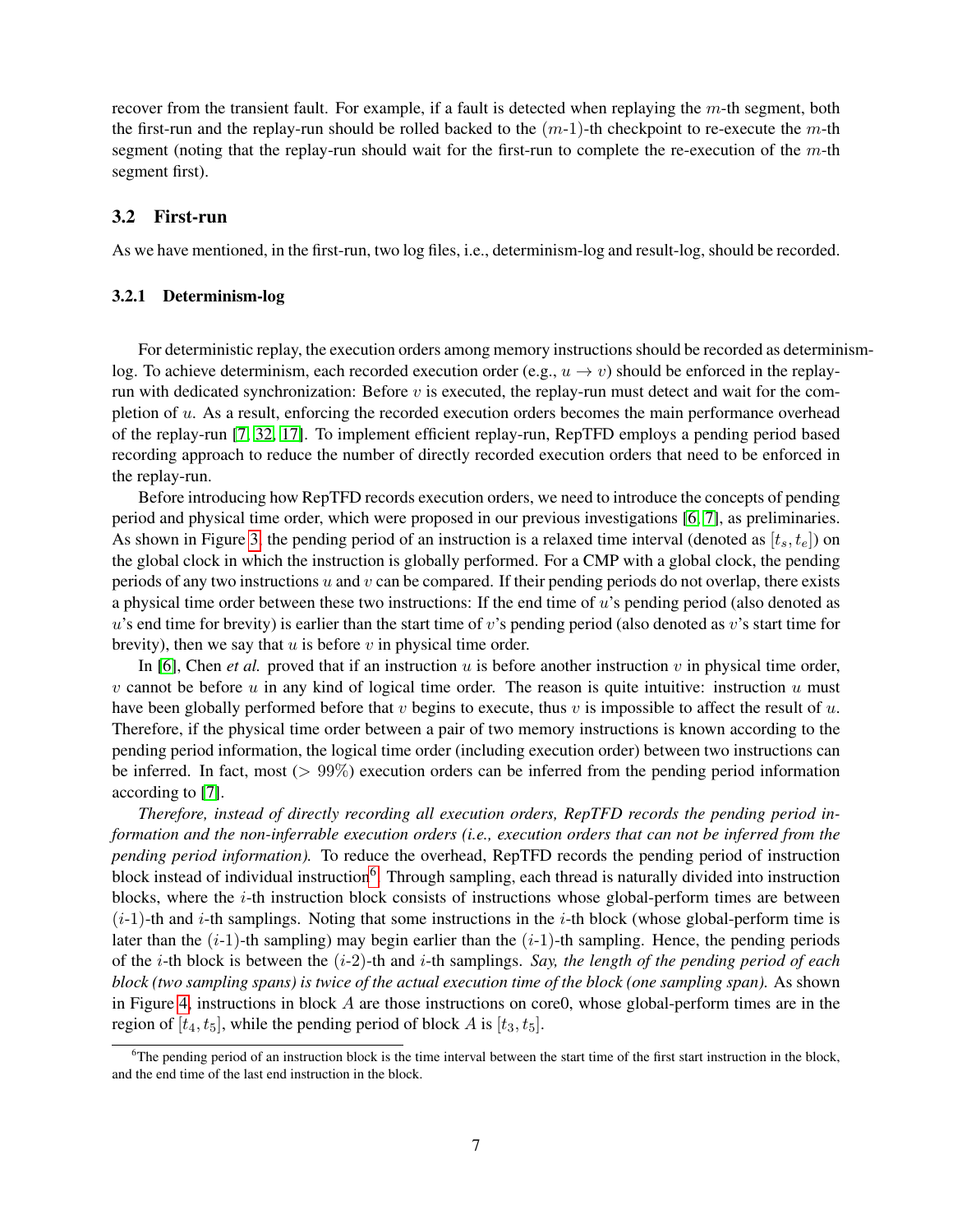Figure [4](#page-8-0) provides an illustrative example about which execution orders should be recorded. Block A is an instruction block executed on core0, and block  $B, C, D, E, F$  are five consecutive instruction blocks executed on core1. The pending periods of block  $A, B, C, D, E, F$  are  $[t_3, t_5], [t_1, t_3], [t_2, t_4], [t_3, t_5],$  $[t_4, t_6]$ ,  $[t_5, t_7]$  respectively. With pending period information, the red dashed execution orders, i.e., the execution orders between memory instructions in block A and memory instructions in block B need not to be recorded. These execution orders are inferrable, because memory instructions in block B have globally be recorded. These execution orders are inferrable, because memory instructions in block B have globally performed at sampling time  $t_3$  while memory instructions in block  $A$  have not started. Similarly, all the green dashed execution orders are also inferrable. Actually, only the execution orders between memory instructions in block A and memory instructions in block  $C$ ,  $D$  and  $E$  (the bold execution orders) are noninferrable and thus should be recorded.



<span id="page-8-0"></span>Figure 4: Pending period of instruction blocks via sampling. The dashed arrows represent the execution orders inferrable from the pending period information, while the bold arrows represent the execution orders that cannot be inferred from the pending period information.

Concretely, to record the pending period information in the determinism-log, RepTFD employs a PCsampling technique. At a sampling time  $T$ , instructions that have committed out of the instruction window should have a end time before T. Meanwhile, instructions that have not entered the instruction window should have a start time after T. Thus, we can obtain the pending period of each instruction by observing the instructions in the instruction window at every sampling time.

To record these non-inferrable execution orders (i.e., execution orders that can not be inferred from the pending period information), RepTFD employs a CAM for each core to save the accessed addresses of memory instructions in the last block and the current block of the core. If a local L1 miss occurs when executing instruction  $u$ , the address of  $u$  is searched in the CAMs for other cores to check whether there is a conflicting memory instruction. If  $u$  hits in the accessed address of some instruction  $v$  saved in the CAMs, the information of  $u$  and the information of  $v$  should be both recorded as an non-inferrable execution order  $v \rightarrow u$ . Take Figure [4](#page-8-0) for instance. At the time between  $t_4$  and  $t_5$ , core0 is executing block A and core1 is executing block  $D$ . Memory operations in block  $C$  and  $D$  should be stored in the CAM for core1. If a L1 miss occurs on core0 when executing an instruction in block A, it searches the CAM for core1 to see whether there is a conflicting memory instruction. In this manner, all non-inferrable execution orders from instructions in block C or D to instructions in block A can be recorded. Similarly, all non-inferrable execution orders from instructions in block  $A$  to instructions in block  $D$  or  $E$  can also be recorded when core1 checks the CAM of core0. As a result, all non-inferrable execution orders, which lie between blocks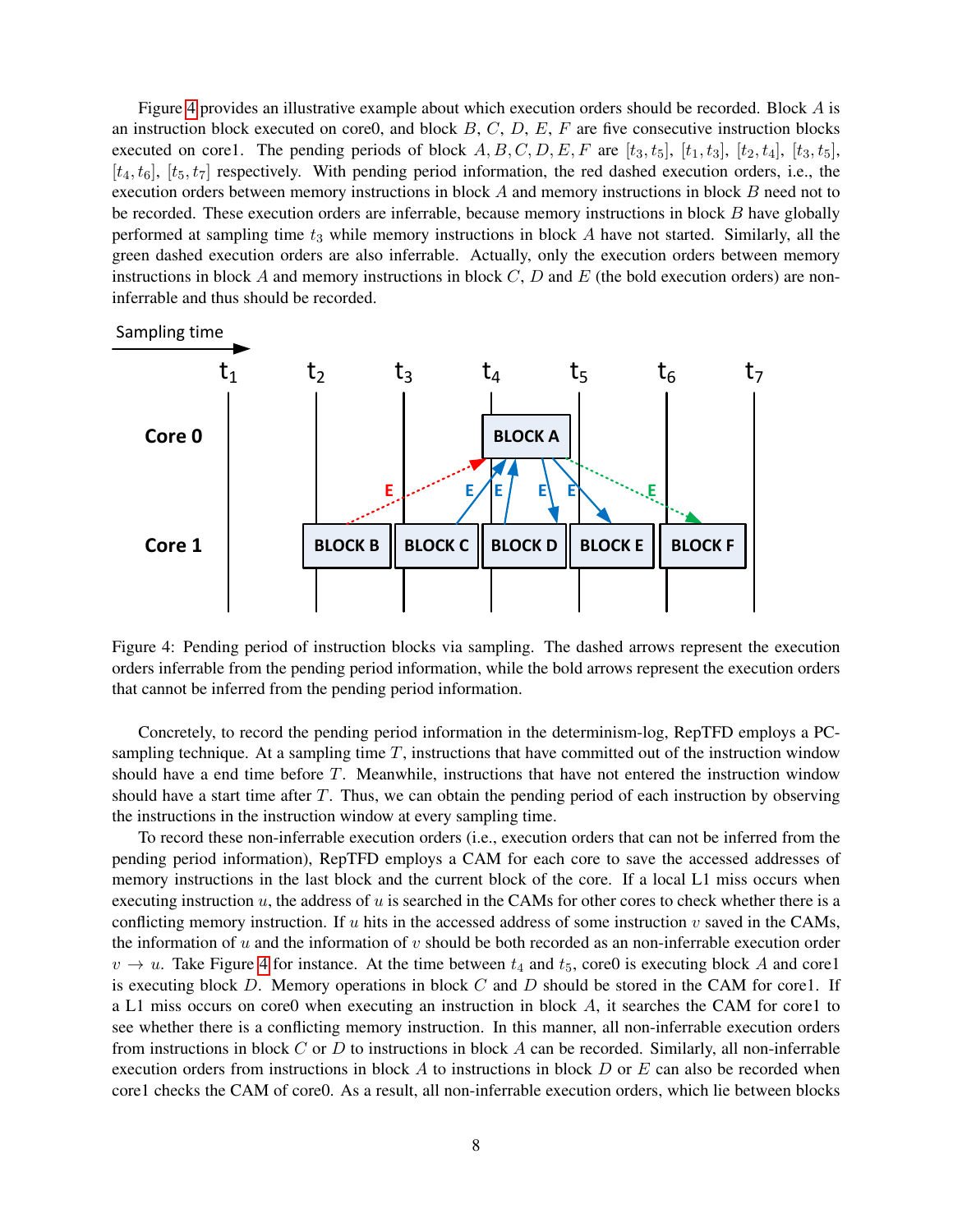with overlapping pending periods, are recorded.

Notably, the length of the sampling span is closely related to the replay speed. As shown in Figure [4,](#page-8-0) the pending period of an instruction block (two sampling spans) is the relaxation of the accurate execution time of the block (one sampling span). Hence, the higher sampling frequency, the more accurate the pending period is, and the less relaxation for each block. As a result, for a shorter sampling span, the replay-run needs to pay more efforts to enforce physical time orders. On the other hand, a longer sampling span will cause lesser inferrable execution orders, which means the replay-run needs to pay more efforts to enforce non-inferrable execution orders. In practice, RepTFD configures the sampling span to be 512 clock cycles as a tradeoff between the efforts to enforce physical time orders and to enforce non-inferrable execution orders in the replay-run.

#### 3.2.2 Result-log

The result-log needs to record the instruction results in the first-run. Without lost of generality, assume that each instruction needs to modify a 32-bit register or a 32-bit memory location. However, recording 32 bits for each instruction may need hundreds of GByte per second, which is unpractical for state-of-the-art I/O and memory interfaces. To reduce the size of the result-log, we utilize a technique called CheckSum, which can significantly reduce the amount of data with lossy compression.

### Algorithm 1: CheckSum Technique

```
module CheckSum;;
```

```
begin
   input [31:0] result; /*result of an instruction*/;
   input new\_commit; /*commit an instruction*/;
   input [63:0] commit instructions;;
   output reg [31:0] checksum;;
   output out_valid; /*valid when outputs the checksum*/;
      ;
   always@ (posedge clock);
   if (reset || out valid) then
       out\_valid \leq 1'b0;;
       checksum \leq 31'b0;;
         /*initialization*/;
   else
       if (new commit) then
        \lvert checksum \lvert checksum XOR result;;
       if (commit instructions%1024==0) then
           out\_valid \leq 1'b1;;
           export(checksum, result\_log);
```
As shown in Algorithm [1,](#page-9-0) RepTFD employs a 32-bit checksum register and a few gates for each core to summarize the instruction results on the core. The value of each checksum register is initialized to 0 at reset. When committing an instruction, the new value of the checksum register is changed to the the result of the instruction XOR the old value of the checksum register. For every 1024 instructions, the  $out\_valid$ register is set to be 1'b1. At such time, the current value of the checksum register is exported to the result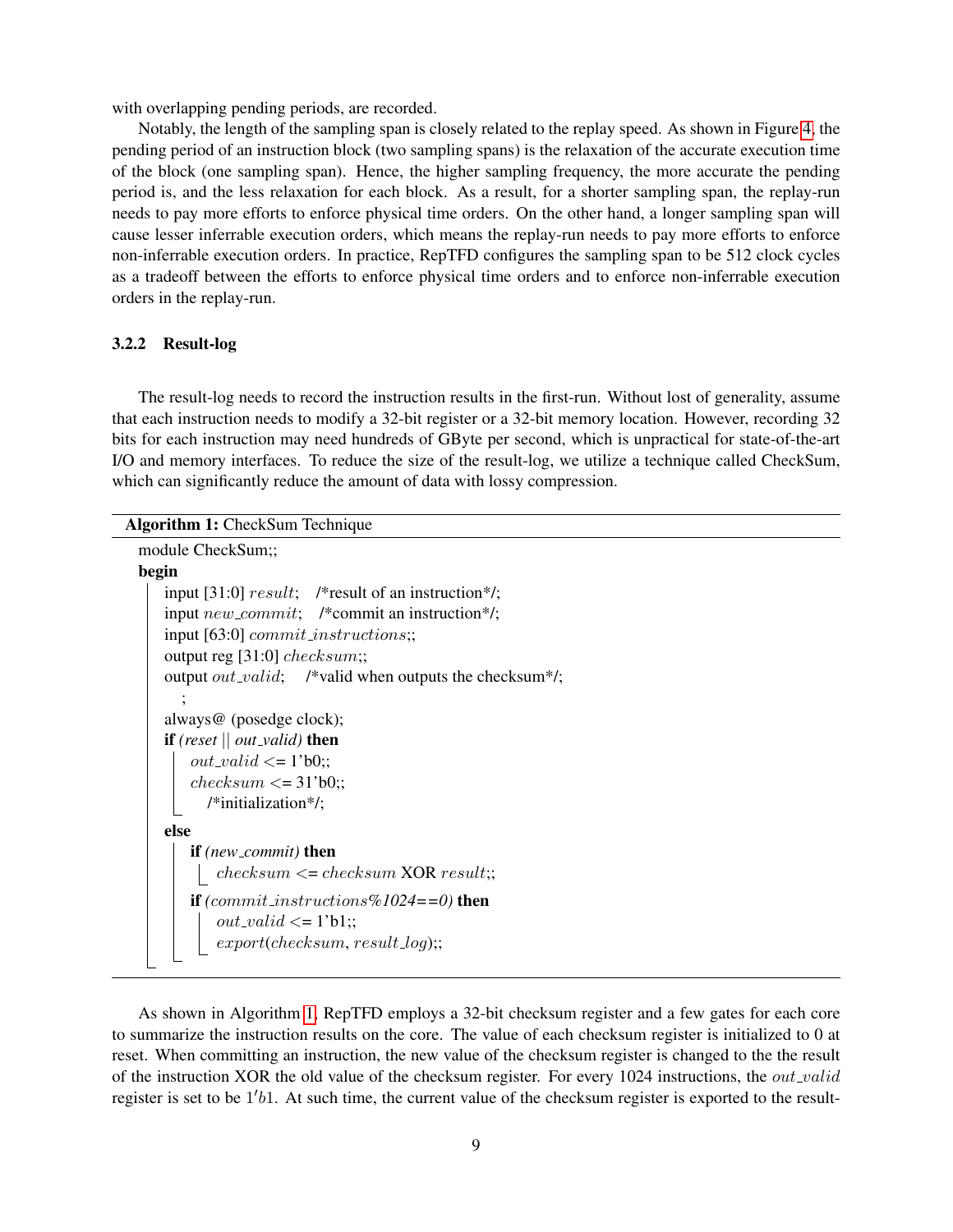log, and then re-initialized. Obviously, the size of the CheckSum result-log is quite small: it only consumes 4 byte per kilo instructions. Furthermore, besides CheckSum, other lossy compression approaches can also be applied to reduce the size of the result-log.

#### 3.3 Replay-Run

In the replay-run, the same program is replayed on another half cores of the CMP (the redundant group of cores) according to the determinism-log. In addition, the instruction results of the replay-run should be compared dynamically with the result-log recorded in the first-run.

#### 3.3.1 How to Replay

For faithfully replaying, two types of information recorded in the determinism-log should be enforced in the replay-run. One is the pending period information (as well as the resultant physical time orders). The other is the non-inferrable execution orders.

To enforce the physical time orders, in the replay-run, an instruction block A cannot be executed unless all instruction blocks before  $A$  in physical time order have ended their executions. Instead of analyzing the pending period information to get detailed physical time orders, we utilize a "grant" array in the replay-run to enable efficient replay. Each element of the grant array represents the state of a sampling time. Concretely, the array element of each sampling time s has a value initialized to 0. This value is increased by 1 when a thread finishes all of its instruction blocks whose pending periods end no later than s. Any instruction block, whose pending period starts no earlier than  $s$  in the first-run, cannot be executed in the replay-run, unless the value of array element corresponding to s has been increased to  $p$  (the number of threads), which indicates that all threads have granted the execution of instruction block starting later than s. In this way, all physical time orders are guaranteed in the replay-run with negligible costs.

In practice, three registers should be assigned for each core to implement the above idea. The first register, denoted by  $next\_start$ , is the start time of the next block's pending period. The second register, denoted by *curr\_end*, is the end time of the current block's pending period. And the third register, denoted by next\_end, is the end time of the next block's pending period.

Algorithm [2](#page-11-0) is the detailed replay algorithm to enforce the physical time orders.  $grant(i)$  is the aforementioned grant array, which represents how many cores have finished their instruction blocks whose pending periods end no later than s. When an instruction block ends, the grant values of sampling time between  $curr$  and next end are increased by 1, since the corresponding core have finished all of its instruction blocks whose pending periods end no later than these periods. On the other hand, when a new instruction block is about to start, the grant value of its start time,  $grant(next\_start)$  in the algorithm, should be checked. This block can be executed only if the grant value equals to the total number of cores  $p$ . Otherwise, it should wait and stall its execution.

Besides the execution orders indirectly guaranteed by the physical time orders, the directly recorded noninferrable execution orders should also be enforced in the replay-run. Consider an execution order  $u \to v$ whose correlative instructions u and v are executed on core0 and core1 respectively. In the replay-run, core1 cannot execute instruction  $v$  until  $u$  has been committed by core0. Hence, for each core, RepTFD inserts a dedicated execution order buffer to import execution order information<sup>[7](#page-10-0)</sup>, and a single bit to pause the progress of the core. With the information in the execution order buffer, core1, which executes instruction  $v$ , knows that it should wait for the completion of u first. If u has not been completed, the pause bit of core1 is set, thus core1 pauses its own progress. When  $u$  has been accomplished by core0, core0 will acknowledge

<span id="page-10-0"></span><sup>&</sup>lt;sup>7</sup>According to our experiments, for every 10,000 instructions, there is only less than 1 non-inferrable execution order directly recorded in the determinism-log on average. Thus, only a tiny buffer (e.g., 32 byte) is enough to buff the recorded execution orders.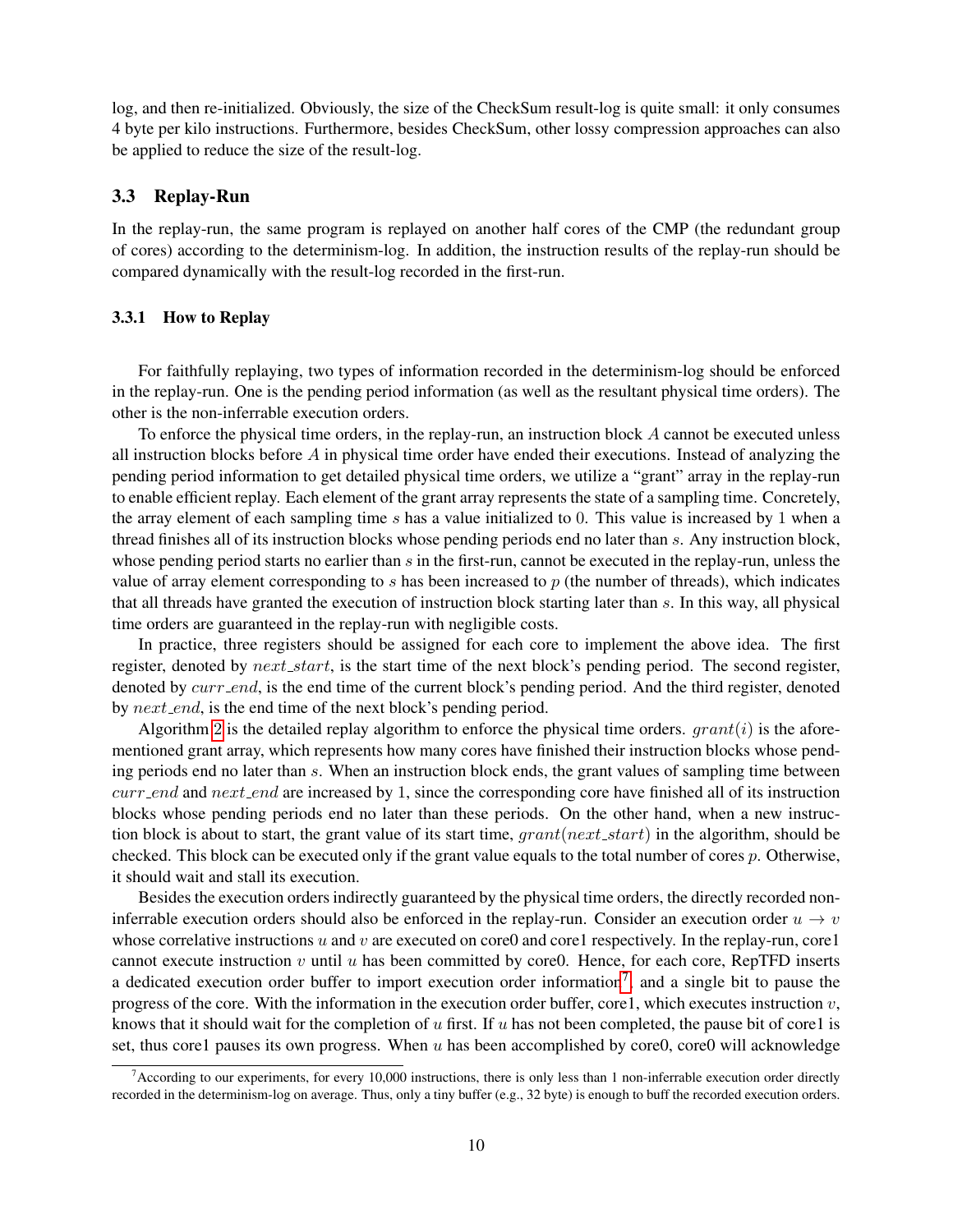Algorithm 2: Replay for Physical Time Orders

```
module replay_p;;
begin
   reg [7:0] next_start, [7:0] curr_end, [7:0] next_end;;
       /*the three mentioned registers*/;
   reg [7:0] next_start_new, [7:0] next_end_new;;
       /*to update the value when a block ends or starts*/;
   if (end a block) then
       for (i = curr\_end; i < next\_end; i + +) do
         \int grant(i)++;;
       curr\_end = next\_end;;
       next\_end = next\_end\_new;;
   if (start a block) then
       if (grant(next\_start) == p) then
                /*p is the number of cores*/;
            ;
            start_a_new_block;;
            next\_start = next\_start\_new;;
       else
         pause the progress;
       ;
```
core1. As a result, core1's pause bit is cleared, and  $v$  can be executed by core1. In this way, all execution orders directly recorded in the determinism-log can be guaranteed.

As mentioned, the major concern about the replay-run is the speed overhead, which is produced when an instruction is stalled to enforce some order (either physical time order or non-inferrable execution order) with other instruction. To enforce the physical time orders in the replay-run, RepTFD only needs to guarantee that each block can be executed within the given pending period. Recall that the length of the pending period for each instruction block is two sampling spans, while the actual execution time of each block is only one sampling span. As a result, only a few blocks should be stalled in the replay-run to enforce the recorded pending periods and physical time orders. Meanwhile, the overhead for enforcing the directly recorded non-inferrable execution orders is also low, since the amount of non-inferrable execution orders is quite few (only  $< 1\%$  execution orders are non-inferrable from the physical time orders). To sum up, RepTFD will not bring remarkable slowdown in the replay-run.

Take Figure [5](#page-12-0) for example to illustrate RepTFD's low performance overhead of replay-run. Block A, B, C, D are four consecutive blocks executed on core0, and Block E, F, G, H are four consecutive blocks executed on core1. The actual execution time of each block in the first-run is one sampling span (512 cycles). The arrows represent the physical time orders between these blocks in the first-run. For example, block E is before block A in physical time order, since the pending periods of block A and block E are from the 101-st sampling to the 103-rd sampling, and from the 99-th sampling to the 101-st sampling respectively. Suppose each block on core0 has the same execution time in the replay-run as in the first-run. In the replay-run, for block A, B, and D, their executions are not stalled, since block E, F, and H are accomplished before block A, B, and D start respectively. The only exception is block C, which is stalled since the end time of block G is delayed for more than 512 clock cycles (longer than one sampling span). According to our experiments, we found that only 14.17% instruction blocks on average are stalled to enforce the physical time orders, and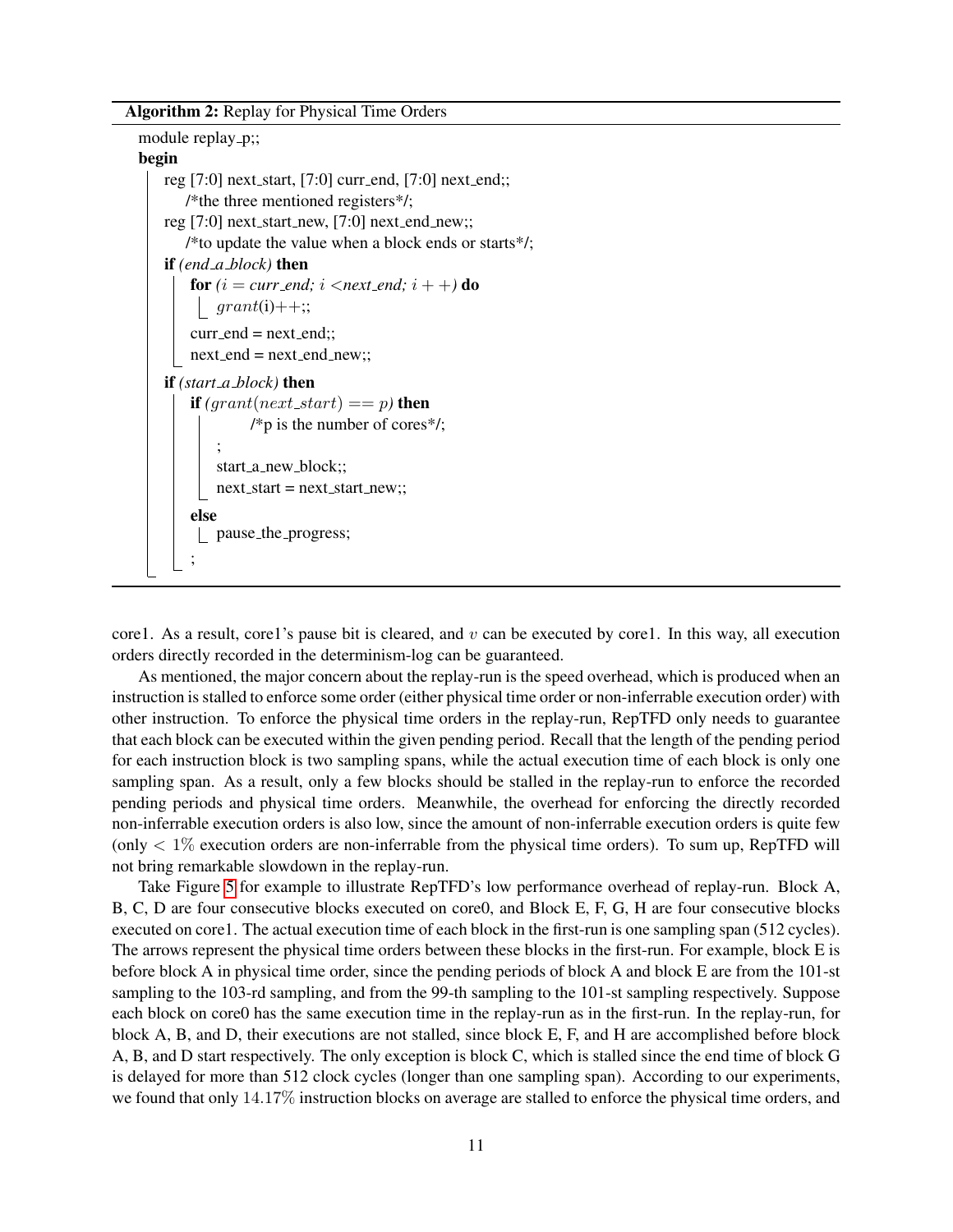

<span id="page-12-0"></span>Figure 5: An example to illustrate the performance loss to enforce the physical time orders. Each block takes one sampling span (512 cycles) to execute in the record-run, while their pending periods are two sampling spans (1024 cycles). In the replay-run, only block C will be stalled to enforce the physical time order  $G \to C$  since the end time of block G is delayed 512+ clock cycles.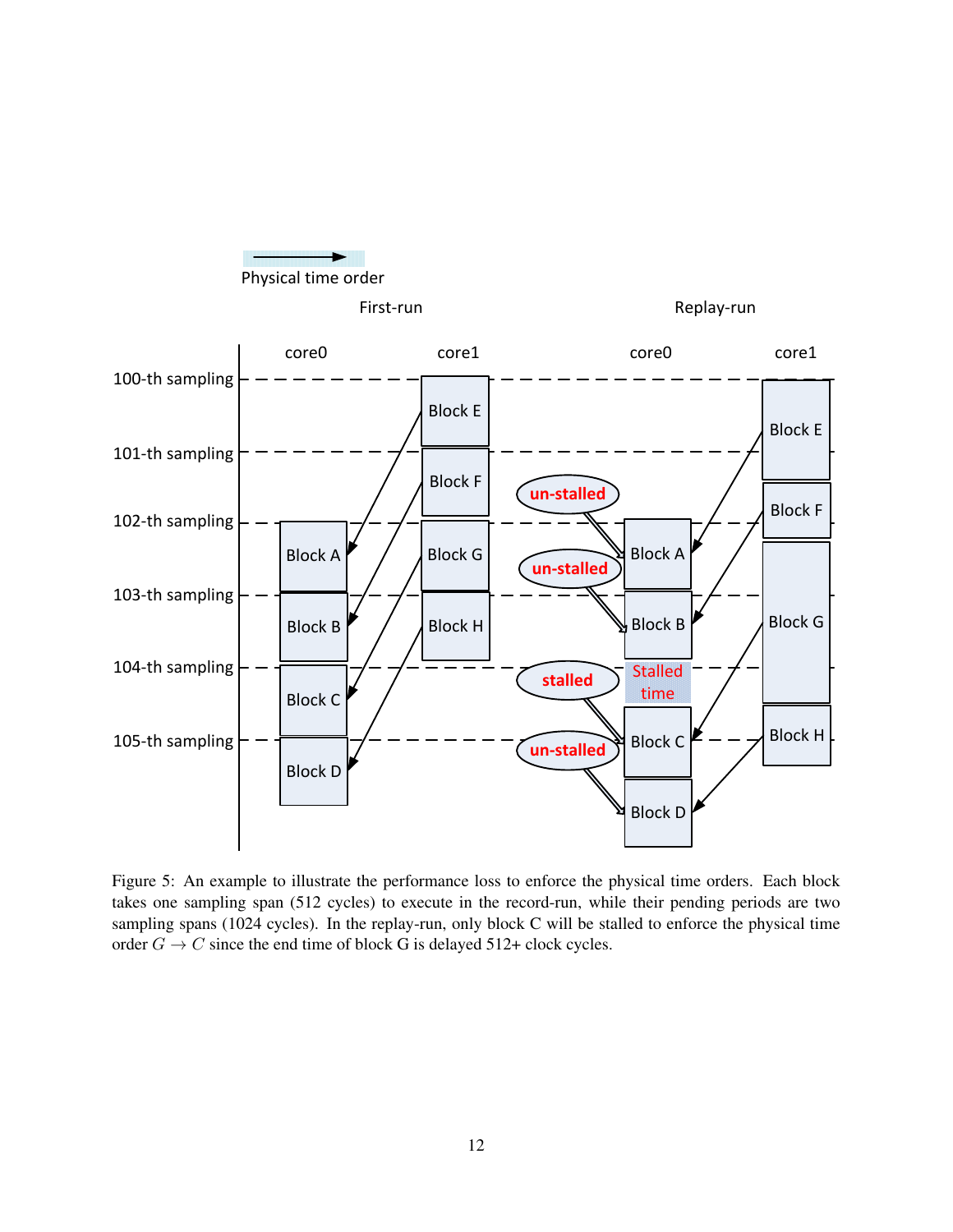

<span id="page-13-0"></span>Figure 6: Hardware Implementation for RepTFD. core0 – core3 are the checked group of cores. And core4 – core7 are the redundant group of cores.

the average stalled time is only 21.75 clock cycles, which brings very low overhead to the performance of the replay-run.

#### 3.3.2 How to Check Results

The results in the replay-run are expected to be the same as those in the first-run. Therefore, through comparing the results of two runs, transient faults can be detected. RepTFD adopts dynamical comparison, which compares the execution results via dynamically importing the values in the result-log.

should be compared with the corresponding checksum result generated in the first-run (which is saved in the Specifically, the results in the replay-run should be lossily compressed with the same algorithm as in the first-run (c.f. in Algorithm [1\)](#page-9-0). Hence, each redundant core for the replay-run should also generate a checksum result for every 1024 instructions. Once the checksum result is generated in the replay-run, it result-log). Obviously, such comparison has only trivial hardware costs, and does not affect the performance of the replay-run.

It is worth noting that, due to lossy compression there may be a rare case that the first-run and the In such a rare case, a transient fault may not be detected immediately. Such theoretical problem is met by replay-run have the same checksum result of the instruction results, but their instruction results are different. many previous transient fault detection schemes [\[29,](#page-21-0) [14,](#page-20-1) [25\]](#page-20-2). However, a transient fault, even not detected immediately, will be finally detected by comparing the results of future instructions affected by the fault [\[19\]](#page-20-11).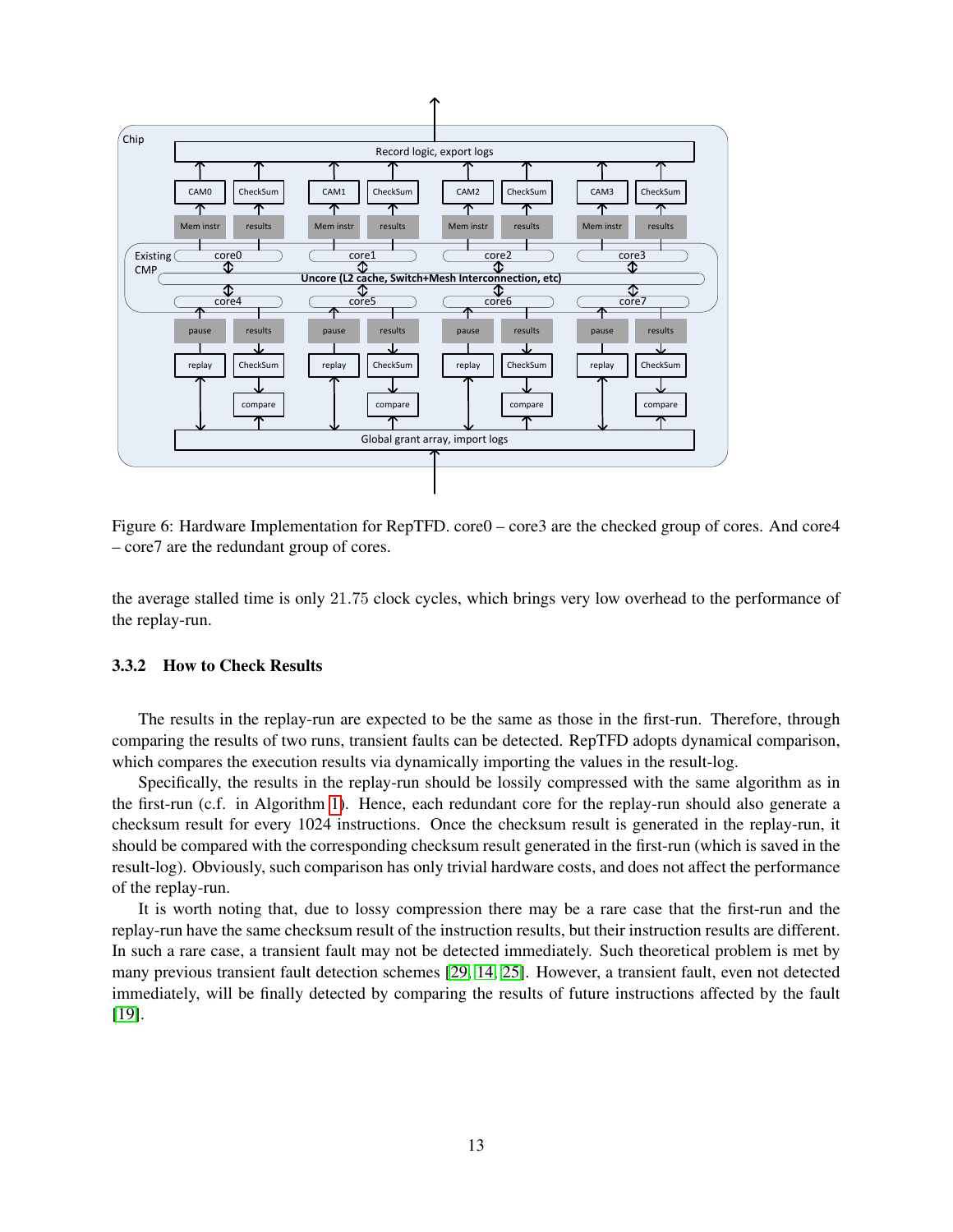### 3.4 Hardware Supports of RepTFD

In this subsection, we present hardware modifications on the RTL design of an industrial CMP, which is named Godson-3, to implement RepTFD. For the existing design of Godson-3 (whose architecture features can be found in Table [1\)](#page-14-0), RepTFD only trivially modifies each core as follow 1) adding a 64-bit registers for each core to count the number of committed memory instructions, 2) implementing a pause bit for each core to pause its progress to guarantee orders in the replay-run. Most existing components of Godson-3 (including L2 cache, memory controller, cache coherence protocol, and switch+mesh interconnection) remain unmodified.

| Number of Processor Cores | $2-16$ cores                                                                                    |
|---------------------------|-------------------------------------------------------------------------------------------------|
| Frequency                 | $1.0 - 1.5$ GHz                                                                                 |
| <b>Network</b>            | Crossbar+Mesh                                                                                   |
| Pipeline                  | Four-issue, nine-stage, out-of-order                                                            |
| <b>Functional Unit</b>    | Two 64-bit fix-point units, two 64-bit floating-point units, one 128-bit memory unit            |
| Register File             | 32 logical registers and 64 physical registers for fix-point and floating-point respectively    |
| L1 dcache                 | Private, 4 way, 32KB, writeback, 32B per line, load-to-use 3(fix)/4(ft) cycles                  |
| L1 icache                 | Private, 4 way, 64KB, 32B per line                                                              |
| L2 Cache                  | Unified address, Share, 4-16 bank, 512K-1MB per bank, 4 way, 32B per line, 30-35 cycles latency |
| Memory                    | 1-4 DDR2/3 controller, $> 1GB$ per controller, 333MHz frequency, $\sim 120$ cycles latency      |
| Cache Coherence           | Directory-based MSI protocol                                                                    |

<span id="page-14-0"></span>Table 1: Architecture Features of Godson-3.

Figure [6](#page-13-0) shows the detailed implementation of RepTFD. core0 – core3 are the checked group of cores. And core4 – core7 are the redundant group of cores. For the top half of Figure [6,](#page-13-0) the checked group of cores needs the following hardware supports to generate the determinism-log and the result-log. (Note that most of these hardware supports are decoupled from the existing components of Godson-3, thus do not bring modifications to these existing components.)

- 1. A counter for each checked core, which copes with PC-sampling to count the committed memory instructions at every sampling time to record the pending period information. As PC-sampling is already supported by most commercial CMPs, recording the pending period information just needs very few cost.
- 2. A CAM for each checked core, which stores the memory operations in the last executed block and the current executing block. The size of the CAM is  $1024 \times 27$ , because there are at most  $1024$ instructions (two sampling spans) to be stored and each memory instruction needs 27 bits (including the type, address, counter, cache hit).
- 3. Some logic to record the non-inferrable execution orders: When a L1 miss occurs, the address of the corresponding instruction is searched in the CAMs for other cores. If it hits, the core number and inst counter of this instruction and the hit instruction in the CAM should be both recorded.
- 4. A CheckSum module for each checked core to record the result-log. This module receives the instruction results from the core and then processes the results using lossy compression. As shown in Algorithm [1,](#page-9-0) this module consumes less than 100 bit registers.
- 5. Some logic to export the logs out of the chip.

As shown in the bottom half of Figure [6,](#page-13-0) the following hardware supports are needed by the the redundant group of cores to replay the determinism-log and check the result-log.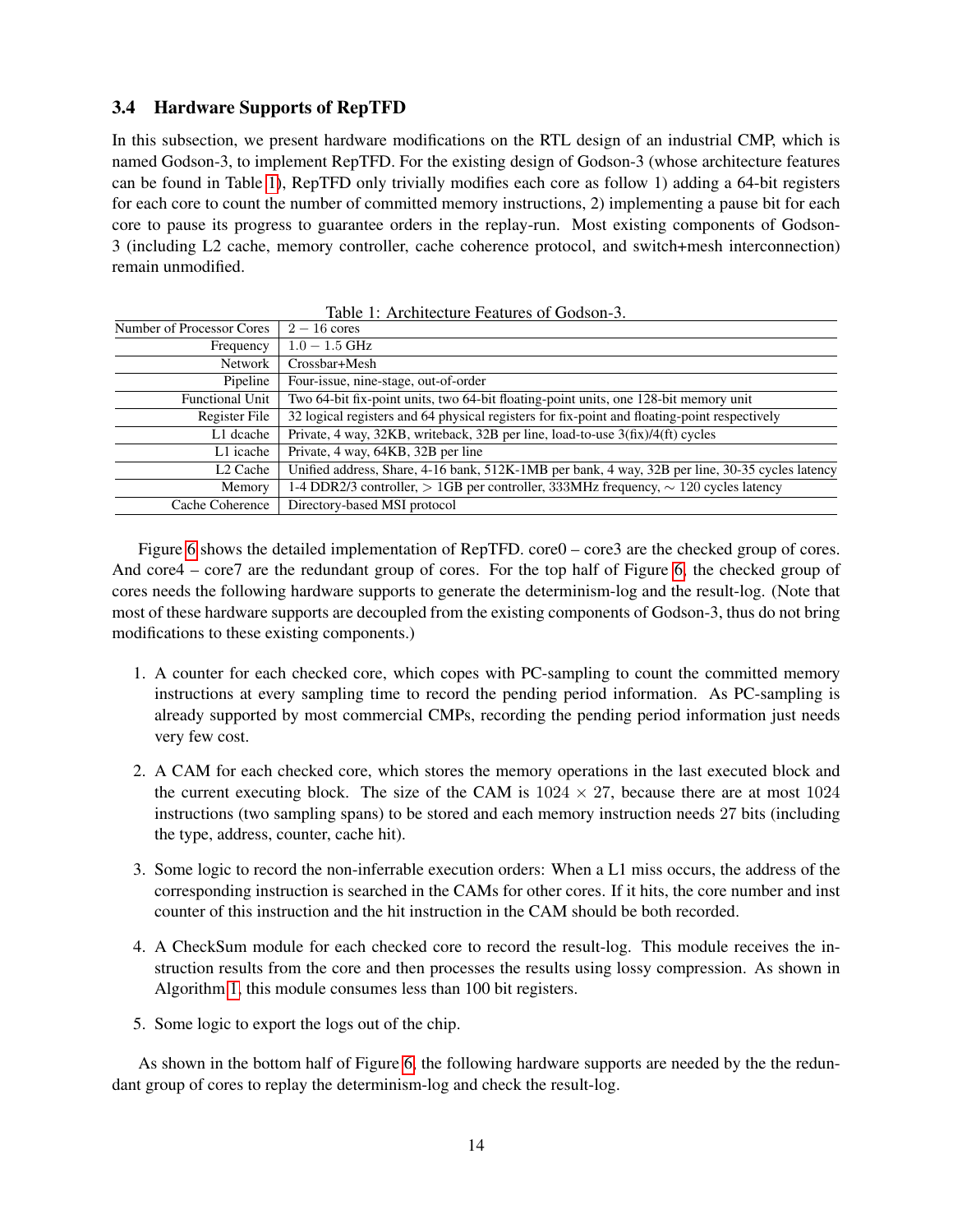- 1. A pause bit for each core to pause its progress to guarantee orders in the replay-run.
- 2. A replay module for each redundant core to enforce both the physical time orders and the noninferrable execution orders. When an instruction should wait to enforce some order, the replay module sends a signal to pause the progress of the corresponding core. To enforce the physical time orders, several hundreds bit registers are consumed for each core to implement Algorithm [2.](#page-11-0) In the meantime, only a 16-entry buffer is required to enforce the non-inferrable execution orders.
- 3. A global grant array for the redundant group of cores to enforce the physical time orders. This array cooperates with the replay module for each redundant core according to Algorithm [2.](#page-11-0)
- 4. A CheckSum module for each redundant core to check the instruction results of the first-run.
- 5. Some logic to import the recorded logs into the chip.

To sum up, the main design overhead of RepTFD is a  $1024 \times 27$  CAM per checked core (it is also feasible to replace the CAM with space-efficient Bloom filter), thus brings only a few costs to the chip area. Moreover, RepTFD has a very low design complexity because most components of the existing CMP design remain unmodified.

### <span id="page-15-0"></span>4 Experimental Results

We implement RepTFD on the RTL design of the 8-core Godson-3, and carry out experiments over SPLASH2 benchmarks to validate the efficiency and effectiveness of RepTFD. Table [1](#page-14-0) lists the detailed features of Godson-3 as [\[7\]](#page-19-1). In the experiments, when we mention "the performance of RepTFD", we refer to the performance of redundantly executing an 8-thread application on 16-core CMP (the first-run and the replayrun of the application are simultaneously executed on 8 checked cores and 8 redundant cores respectively). When we mention "the baseline performance", we refer to the performance of executing an 8-thread application on 16-core CMP solely. Figure [7](#page-16-0) presents the performance of RepTFD normalized to the baseline performance with 512-cycle sampling span. The average performance overhead of is 4.76% over bench-marks<sup>[8](#page-15-1)</sup>. For benchmark water, the performance overhead is even as low as  $0.16\%$ .

In general, the low performance overhead of RepTFD comes from two factors: the low cost to enforce non-inferrable execution orders, and the low cost to enforce physical time orders. RepTFD pays negligible cost to enforce non-inferrable execution order, since there is quite few non-inferrable execution orders that need to be enforced in the replay-run. Figures [8](#page-16-1) shows the number of non-inferrable execution orders per 10000 instructions (per thread). Averagely, only 1.47 execution orders should be enforced for every 10000 instructions. For benchmark *water*, only 0.014 non-inferrable execution orders per 10000 instructions should be enforced in the replay-run. Thus, negligible cost is spent on enforcing the recorded execution orders.

On the other hand, RepTFD can cost-effectively enforce physical time orders, since the recorded pending period for each instruction block is quite relaxed (twice as the actual execution time of the block). As illustrated in Figure [9](#page-17-0) and Figure [10,](#page-17-1) in the replay-run, only 14.17% instruction blocks are stalled to enforce the physical time orders, while for each stalled block, the average stalled time is only 21.75 clock cycles. In other words, for all 512-cycle instruction block, we only need to stall 3.08 cycles (14.17\%  $\times$  21.75) per block averagely, which brings about 0.6% (3.08/512) performance penalty in the replay-run. For benchmark *water*, the performance overhead is even lower: Only 5.79% instruction blocks are stalled and the average stalled time for each stalled block is only 2.61 clock cycles.

<span id="page-15-1"></span><sup>&</sup>lt;sup>8</sup>As references, two state-of-the-art transient fault detection schemes Reunion [\[29\]](#page-21-0) and DCC [\[14\]](#page-20-1) have  $5\% - 250\%$  and  $19.2\%$ performance overheads for 16-core systems (8 checked cores + 8redundant cores) respectively.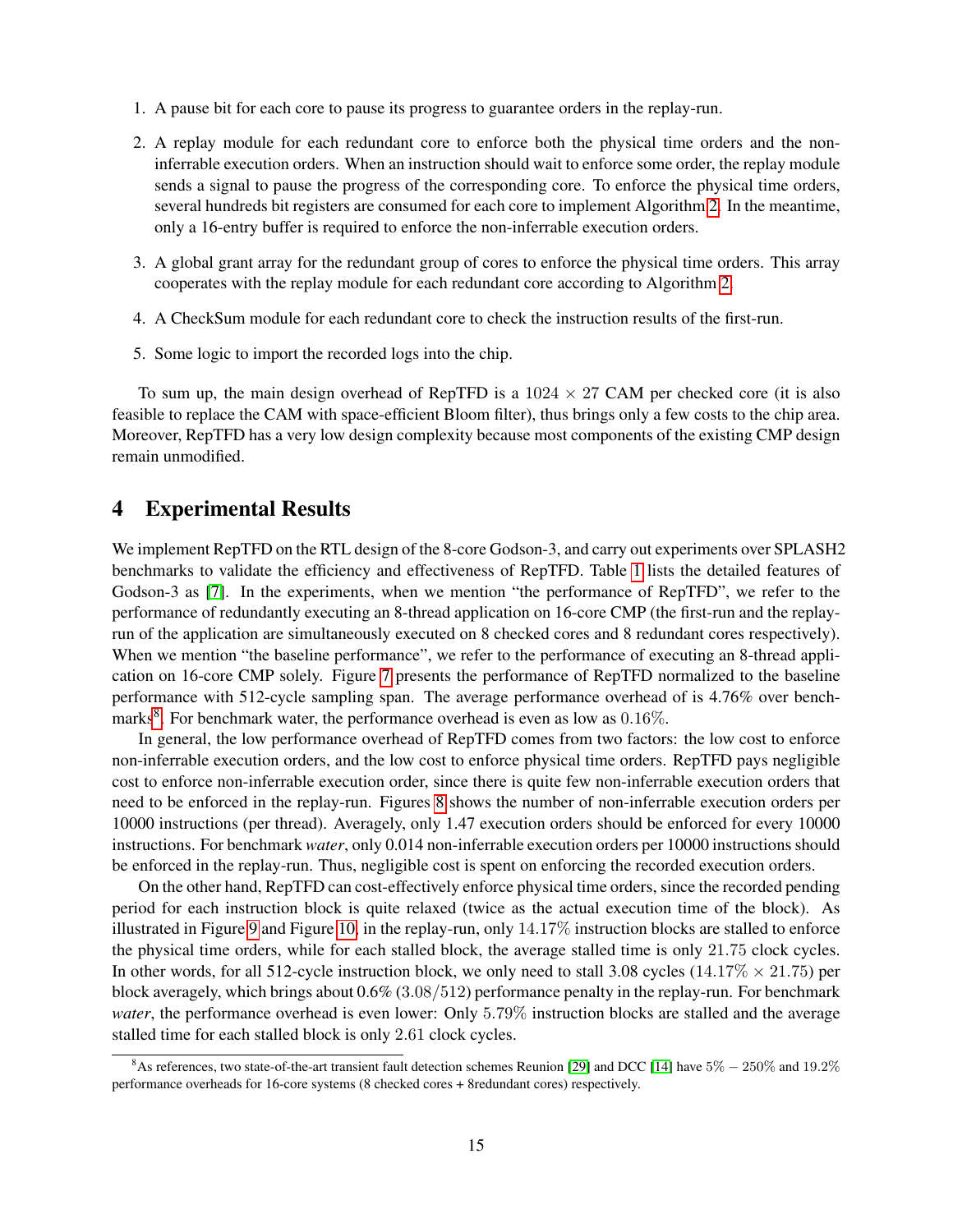

<span id="page-16-0"></span>Figure 7: Normalized speed overhead for 8 threads in the replay-run.



<span id="page-16-1"></span>Figure 8: Number of non-inferrable execution orders (per 10k instructions in one thread).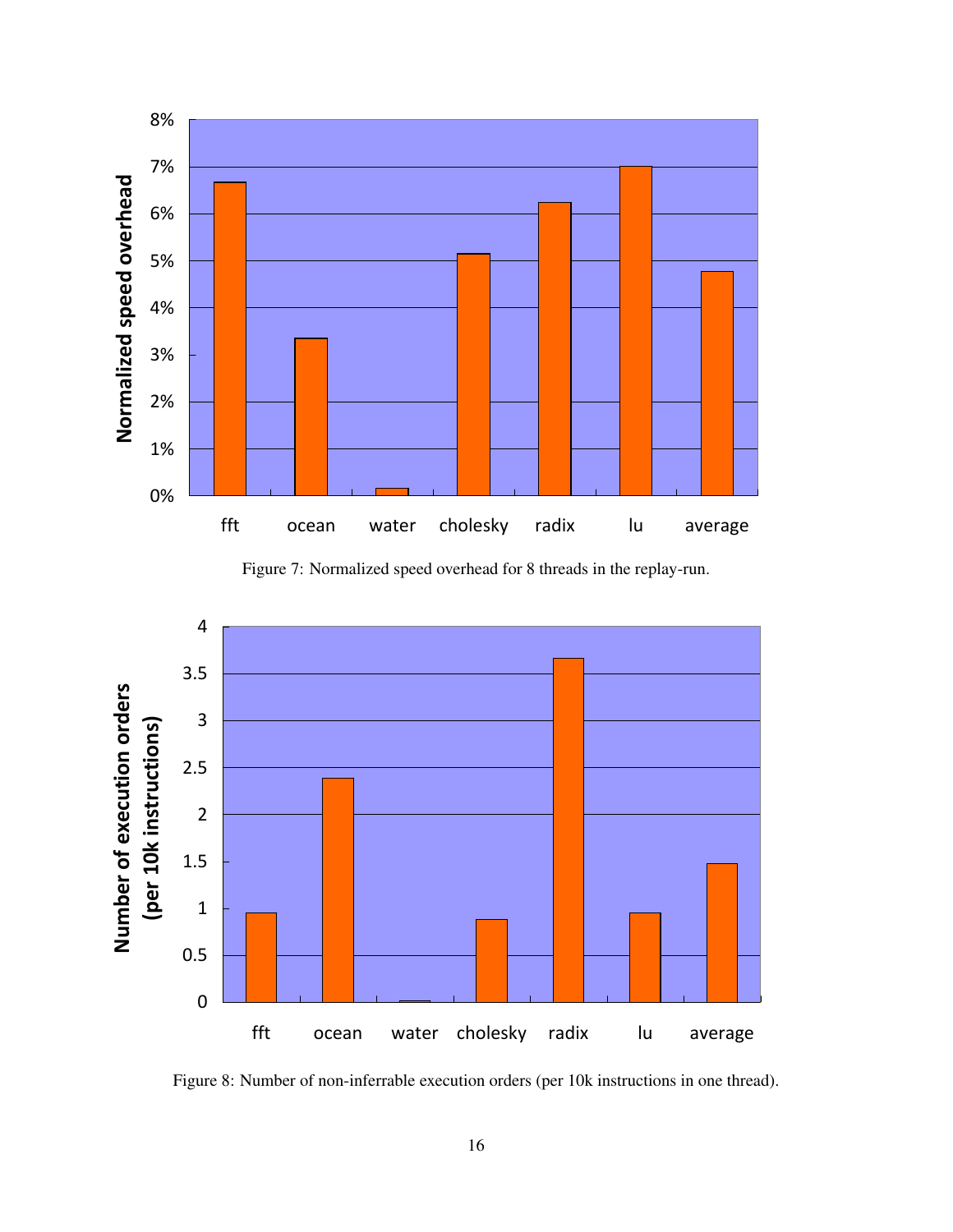

<span id="page-17-0"></span>Figure 9: Proportion of stalled instruction blocks.



<span id="page-17-1"></span>Figure 10: Average stalled time for each stalled block.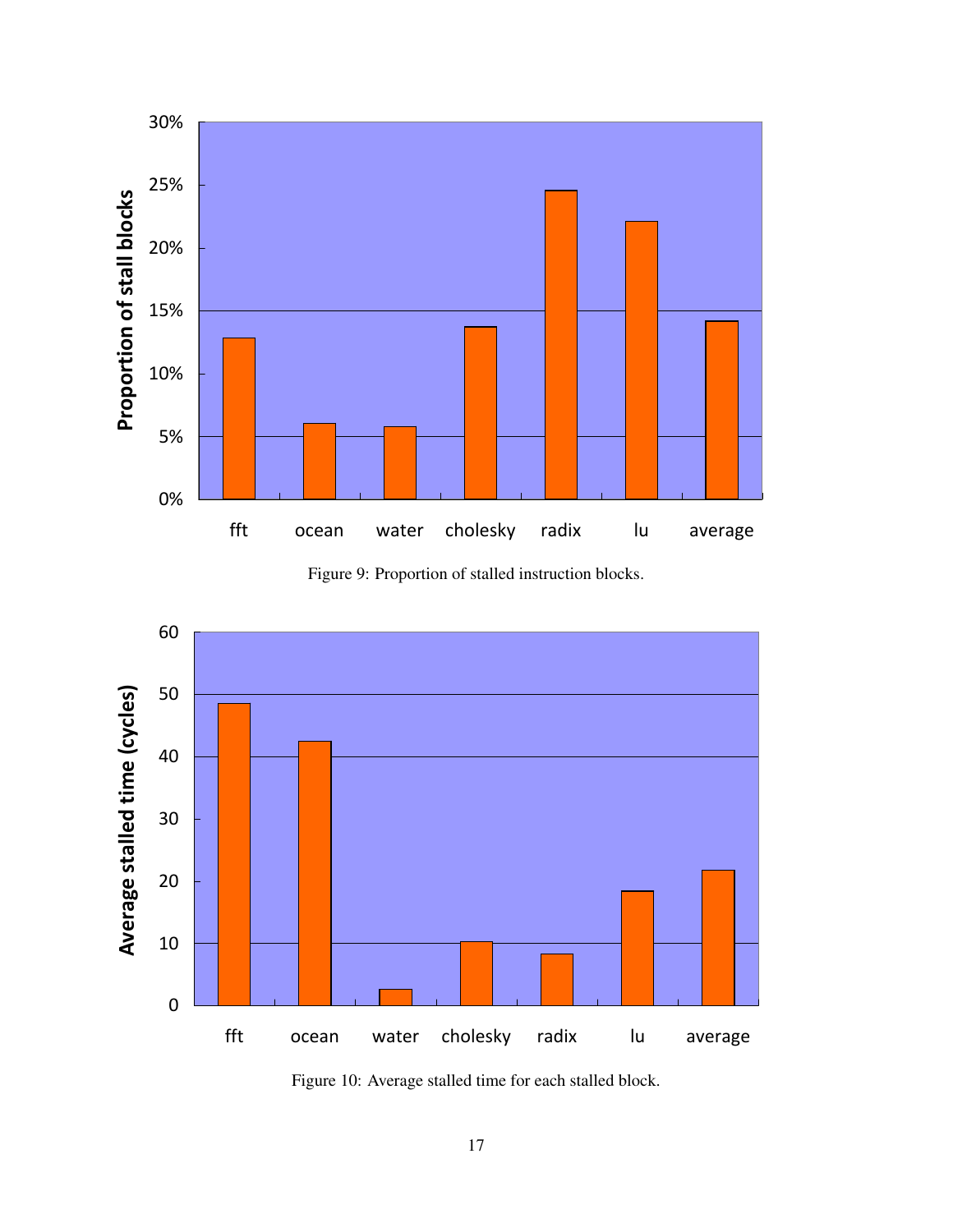In addition, we also evaluate the size of the determinism-log. RepTFD should record the detailed number of instructions in each block, thus has larger log size than our previous conference paper LReplay [\[7\]](#page-19-1), which has fixed number of instructions in each block. As shown in Figure [11,](#page-18-1) the average log size of this journal paper's determinism-log is 1.87 byte per kilo instructions, while LReplay's log size is only 0.36 byte per kilo instructions (with 512-cycle sampling span). However, RepTFD's log size is still acceptable for an 8-thread fault tolerant CMP: Only 14.96 MB is required to record/replay a 1-second segment of an 8-thread program (when the IPC is 1).



<span id="page-18-1"></span>Figure 11: Log size in comparison to LReplay [\[7\]](#page-19-1).

Moreover, we evaluate the area consumption of RepTFD. The main area overhead of RepTFD is a  $1024 \times 27$  CAM per checked core, which consumes about 5.0 square millimeter as a whole, according to the report of Synopsys's Design Compiler with STMicro 65nm GP/LP mixed process. Note that the overall area of our 16-core CMP (under the same process) is about 600 square millimeter, the area consumption of RepTFD is only about 0.83% of the whole chip.

### <span id="page-18-0"></span>5 Conclusion

In this paper, we propose RepTFD, a core-level transient fault detection scheme which employs deterministic replay to achieve 100% detection coverage. Different from existing core-level schemes which can only protect each core separately, RepTFD protects both the cores and the uncore parts without modifications to the uncore parts of the chip. To avoid remarkable performance overhead in the replay-run, RepTFD records the relaxed pending period for each instruction block (whose length is twice of the actual execution time of the block) in the first-run. Through cost-effectively enforcing the resultant physical time orders between blocks in the replay-run, > 99% execution orders, which can be inferred from physical time orders, do not need to be enforced anymore. As a result, RepTFD incurs only 4.76% slowdown (in comparison to the normal execution without fault-tolerance).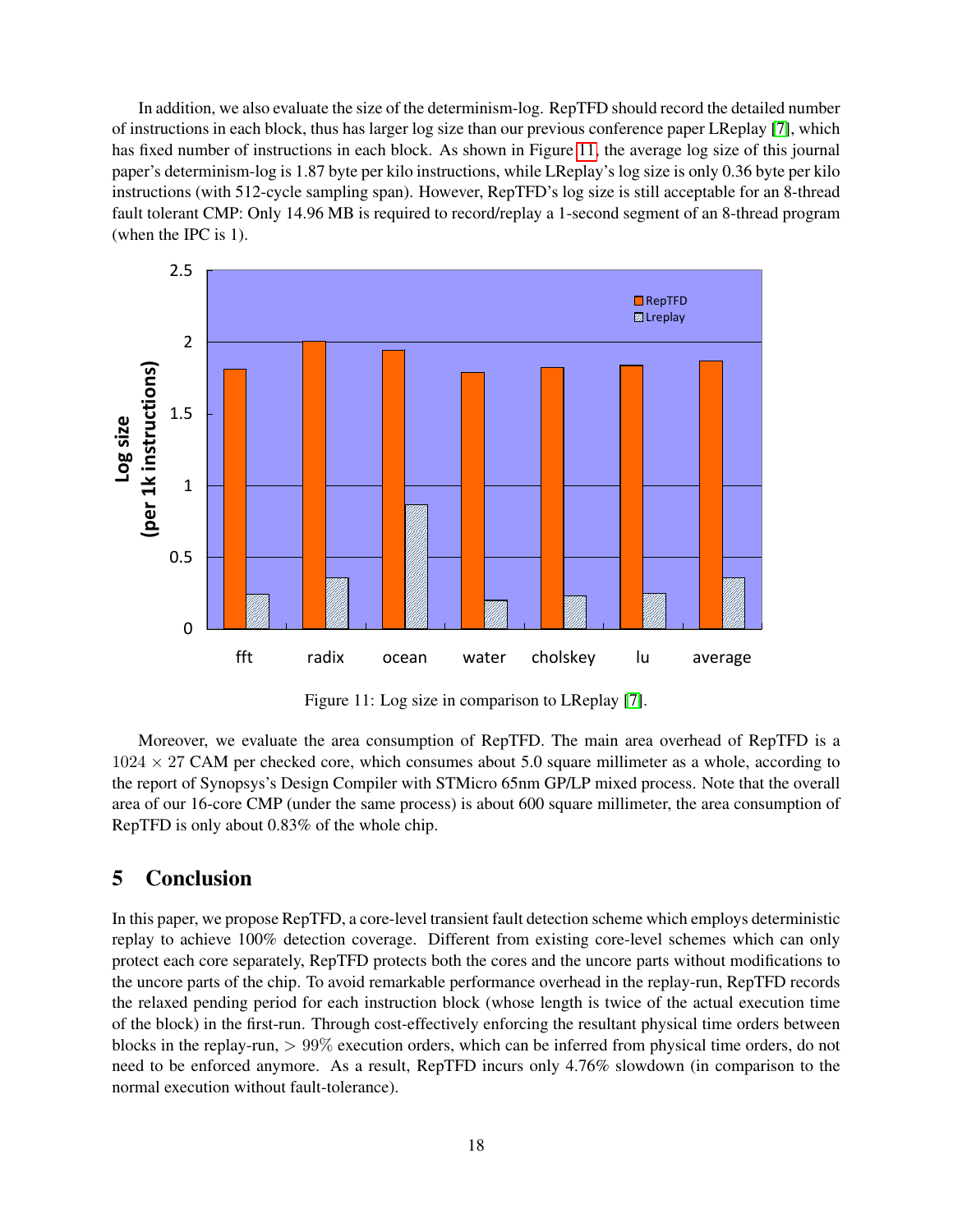RepTFD is the first practice to tackle transient fault detection by cutting-edge deterministic replay techniques. We uncover that through there are many previous investigations on detecting transient faults on CMPs, few of them can do this job as efficient, effective, and elegant as deterministic replay. On the other hand, the requirements aroused in transient fault detection call for a hardware-assisted deterministic replay approach different with those existing log-size-oriented replay approach. It can motivate further improvements on deterministic replay.

## References

- <span id="page-19-7"></span>[1] K. Aisopos, A. DeOrio, L.-S. Peh, and V. Bertacco. "ARIADNE: Agnostic Reconfiguration In A Disconnected Network Environment," *Proceedings of the 20th International Conference on Parallel Architectures and Compilation Techniques (PACT'11)*, 2011.
- <span id="page-19-8"></span>[2] K. Aisopos and L.-S. Peh. "A systematic methodology to develop resilient cache coherence protocols," *Proceedings of the 44th Annual IEEE/ACM International Symposium on Microarchitecture (MICRO'11)*, 2011.
- <span id="page-19-4"></span>[3] J. Bartlett, J. Gray and B. Horst. "Fault tolerance in tandem computer systems," Technical Report TR-86.7, HP Labs, 1986.
- <span id="page-19-3"></span>[4] A. Basu, J. Bobba, and M. Hill. "Karma: Scalable Deterministic Record-Replay," *Proceedings of the 25th International Conference on Supercomputing (ICS'11)*, 2011.
- <span id="page-19-5"></span>[5] K. Constantinides, S. Plaza, J. Blome, B. Zhang, V. Bertacco, S. Mahlke, T. Austin, and M. Orshansky. "Bulletproof: a defect-tolerant CMP switch architecture," *Proceedings of the 12th IEEE International Symposium on High-Performance Computer Architecture (HPCA'06)*, 2006.
- <span id="page-19-9"></span>[6] Y. Chen, Y. Lv, W. Hu, T. Chen, H. Shen, P. Wang, and H. Pan. "Fast Complete Memory Consistency Verification," *Proceedings of the 15th IEEE International Symposium on High-Performance Computer Architecture (HPCA'09)*, 2009.
- <span id="page-19-1"></span>[7] Y. Chen, W. Hu, T. Chen, and R. Wu. "LReplay: A Pending Period Based Deterministic Replay Scheme," *Proceedings of the 37th ACM/IEEE International Symposium on Computer Architecture (ISCA'10)*, 2010.
- <span id="page-19-6"></span>[8] D. Fick, A. DeOrio, J. Hu, V. Bertacco, D. Blaauw, and D. Sylvester. "Vicis: a reliable network for unreliable silicon," *Proceedings of the 46th Design Automation Conference (DAC'09)*, 2009.
- <span id="page-19-0"></span>[9] M. A. Gomaa, C. Scarbrough, T. N. Vijaykumar and I. Pomeranz. "Transient-fault recovery for chip multiprocessors," *Proceedings of the 30th ACM/IEEE International Symposium on Computer Architecture (ISCA'03)*, 2003.
- <span id="page-19-2"></span>[10] D. Hower and M. Hill. "Rerun: Exploiting Episodes for Lightweight Memory Race Recording," *Proceedings of the 35th ACM/IEEE International Symposium on Computer Architecture (ISCA'08)*, 2008.
- [11] W. Hu, J. Wang, X. Gao, Y. Chen, Q. Liu, and G. Li. "Godson-3: A Scalable Multicore RISC Processor with x86 Emulation," *IEEE Micro*, vol. 29, no. 2, pp. 17–29, March/April 2009.
- [12] W. Hu and Y. Chen. "GS464V: A High-Performance Low-Power XPU with 512-Bit Vector Extension," *Proceedings of the 22nd IEEE Symposium on High Performance Chips (HOTCHIPS'10)*, 2010.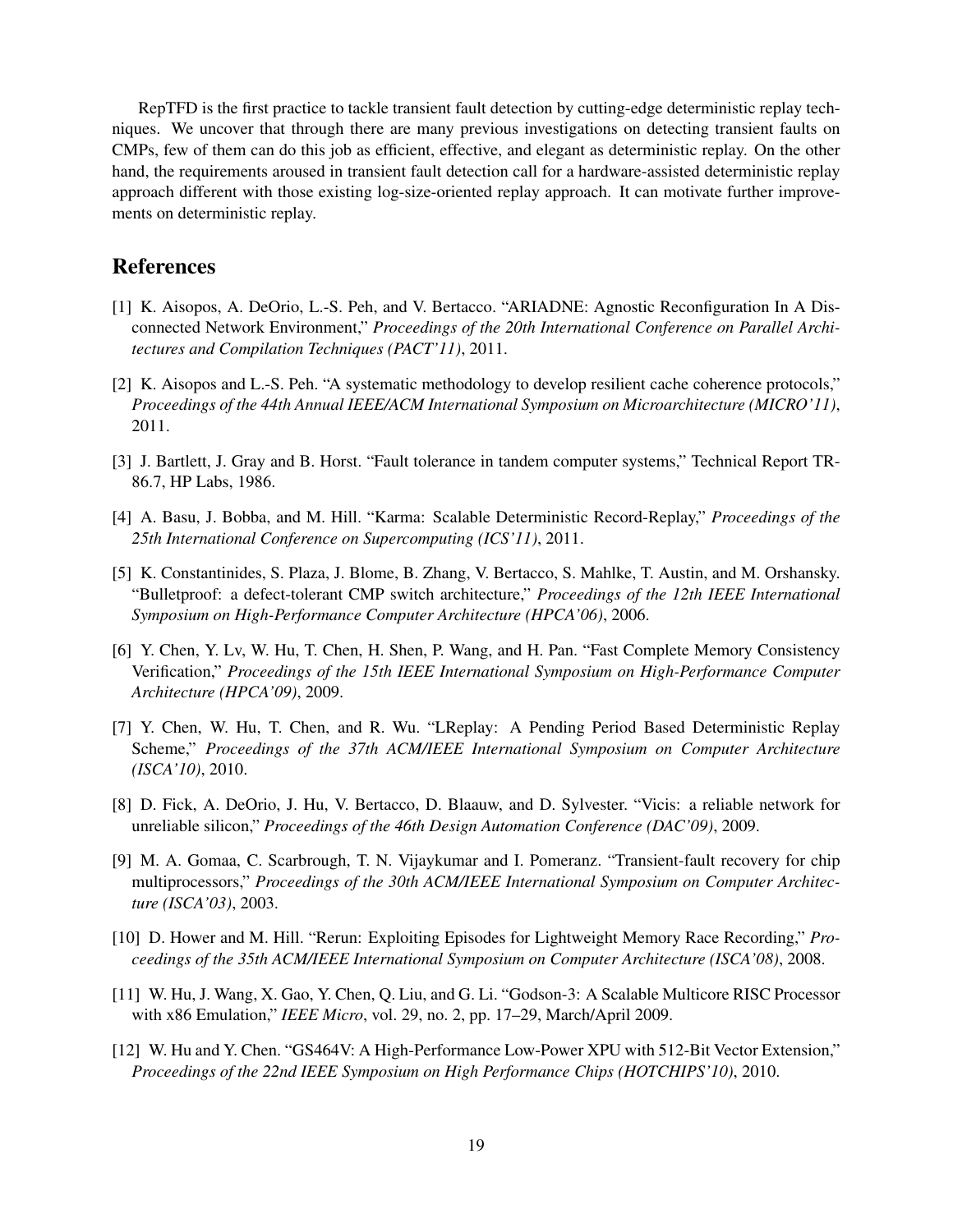- [13] W. Hu, R. Wang, Y. Chen, B. Fan, S. Zhong, X. Gao, Z. Qi, and X. Yang. "Godson-3B: A 1GHz 40W 8-Core 128GFlops Processor in 65nm CMOS," *Proceedings of the 58th IEEE International Solid-State Circuits Conference (ISSCC'11)*, 2011.
- <span id="page-20-1"></span>[14] C. LaFrieda, E. Ipek, J. F. Martinez and R. Manohar. "Utilizing dynamically coupled cores to form a resilient chip multiprocessor," *Proceedings of the 37th Annual IEEE/IFIP International Conference on Dependable Systems and Networks (DSN'07)*,2007.
- <span id="page-20-9"></span>[15] D. Lee, B.Wester, K. Veeraraghavan, S. Narayanasamy, P. Chen, and J. Flinn. "Respec: Efficient Online Multiprocessor Replay via Speculation and External Determinism," *Proceedings of the 15th International Conference on Architectural Support for Programming Languages and Operating Systems (ASPLOS'10)*, 2010.
- <span id="page-20-10"></span>[16] D. Lee, M. Said, S. Narayanasamy and Z. Yang. "Offline symbolic analysis to infer Total Store Order," *Proceedings of the 17th IEEE International Symposium on High-Performance Computer Architecture (HPCA'11)*, 2011.
- <span id="page-20-5"></span>[17] P. Montesinos, L. Ceze, and J. Torrellas. "DeLorean: Recording and Deterministically Replaying Shared-Memory Multiprocessor Execution Effciently," *Proceedings of the 35th ACM/IEEE International Symposium on Computer Architecture (ISCA'08)*, 2008.
- <span id="page-20-0"></span>[18] S. S. Mukherjee, C. T. Weaver, J. S. Emer, S. K. Reinhardt and T. M. Austin. "A systematic methodology to compute the architectural vulnerability factors for a highperformance microprocessor," *Proceedings of the 36th Annual IEEE/ACM International Symposium on Microarchitecture (MICRO'03)*, 2003.
- <span id="page-20-11"></span>[19] S. Nomura, M. D. Sinclair, C. Ho, V. Govindaraju, M. Kruijf, and K. Sankaralingam. "Sampling + DMR: Practical and Low-overhead Permanent Fault Detection," *Proceedings of the 38th ACM/IEEE International Symposium on Computer Architecture (ISCA'11)*, 2011.
- <span id="page-20-3"></span>[20] M. Prvulovic, Z. Zhang and J. Torrellas. "ReVive: cost-effective architectural support for rollback recovery in shared-memory multiprocessors," *Proceedings of the 29th ACM/IEEE International Symposium on Computer Architecture (ISCA'02)*, 2002.
- <span id="page-20-8"></span>[21] V. Puente, J. A. Gregorio, F. Vallejo, and R. Beivide. "Immunet: A cheap and robust fault-tolerant packet routing mechanism," *Proceedings of the 31th ACM/IEEE International Symposium on Computer Architecture (ISCA'04)*, 2004.
- <span id="page-20-6"></span>[22] G. A. Reis, J. Chang, N. Vachharajani, R. Rangan, D. I. August and S. S. Mukherjee. "Design and evaluation of hybrid fault-detection systems," *Proceedings of the 32th ACM/IEEE International Symposium on Computer Architecture (ISCA'05)*, 2005.
- <span id="page-20-7"></span>[23] G. A. Reis, J. Chang and D. I. August. "Automatic instruction-level software-only recovery," *Proceedings of the 36th Annual IEEE/IFIP International Conference on Dependable Systems and Networks (DSN'06)*,2006.
- <span id="page-20-4"></span>[24] S. Sawant, U. Desai, G. Shamanna, L. Sharma, M. Ranade, A. Agarwal, S. Dakshinamurthy, and R. Narayanan. "A 32nm Westmere-EX Xeon<sup>(B)</sup> Enterprise Processor," *Proceedings of the 58th IEEE International Solid-State Circuits Conference (ISSCC'11)*, 2011.
- <span id="page-20-2"></span>[25] S. Shan, Y. Hu and X. Li. "Transparent Dynamic Binding with Fault-Tolerant Cache Coherence Protocol for Chip Multiprocessors"," *Proceedings of the 41th Annual IEEE/IFIP International Conference on Dependable Systems and Networks (DSN'11)*,2011.